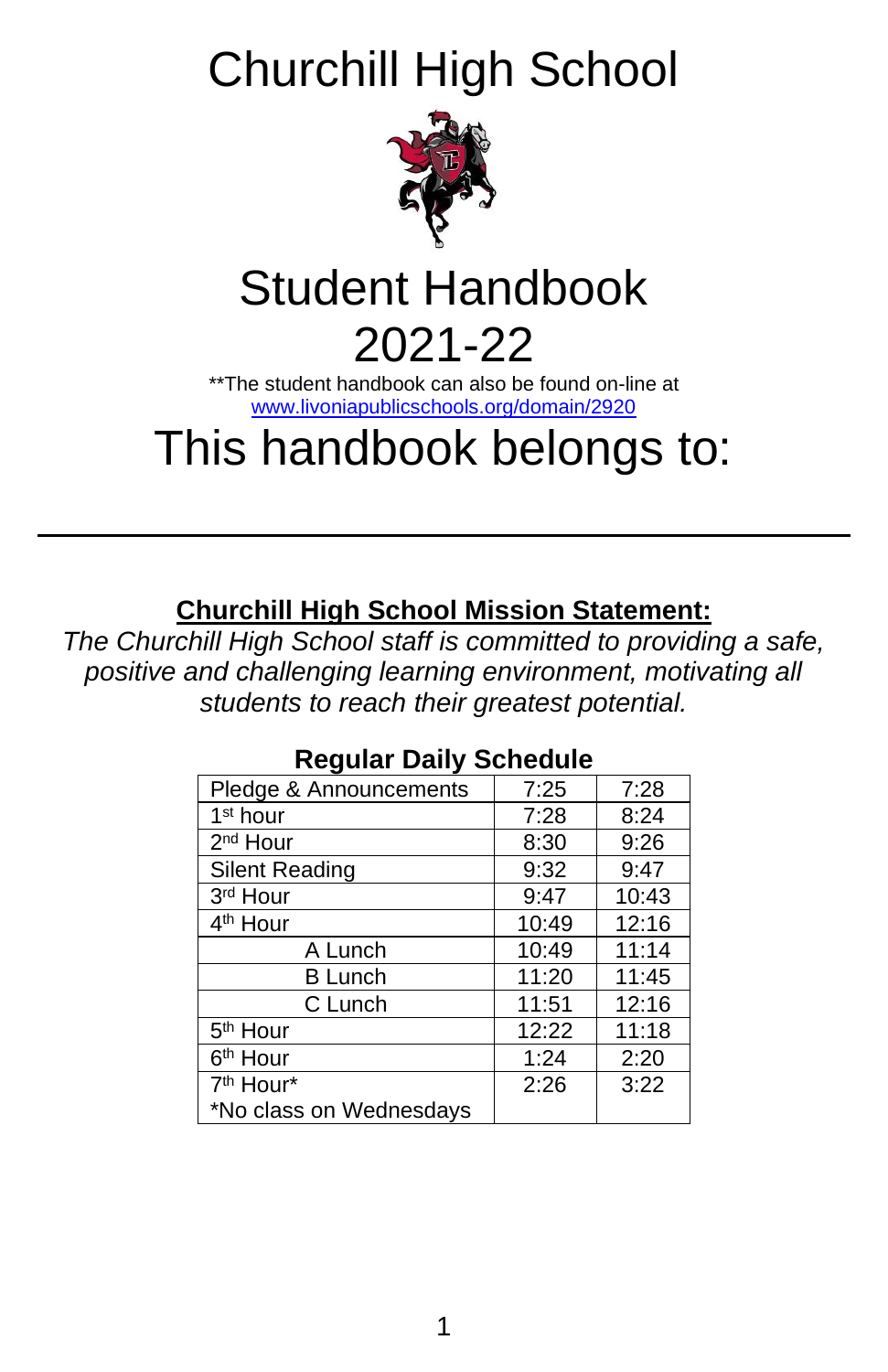#### **INTRODUCTION**

It is our pleasure to welcome you to Churchill High School. We look forward to a positive and productive year.

The years you spend in high school will be among the most memorable of your life. It is the desire of the Churchill staff to assist you in every way possible to assure a positive and successful high school experience.

To this end, this handbook relates the various policies and procedures which will govern our activities during the school year. These rules and regulations must be implemented so that you, as one of the young men and women at Churchill High School, may receive in a safe and orderly fashion the best possible education that we as a community can offer. Your attainment of a quality education is the key factor in both the formulation and implementation of these policies and procedures.

We hope mature, responsible students will find the procedures to be fair, regulative measures necessary in a public high school comprised of some 1300 students. In addition, we hope that the students who need more direction will find the policies to be helpful guidelines.

The staff of Churchill High School is looking forward to working with you in making this school year your best ever. Hopefully, you will continue as productive, well-rounded citizens, find enjoyment in your daily activities, and realize your educational goals.

## **Notice of Nondiscrimination**

Livonia Public Schools prohibits unlawful discrimination on the basis of race, color, religion, sex, national origin, age, height, weight, marital status, handicap or disability in any of its educational programs or activities. The following person has been designated to handle inquires and grievances regarding discrimination based on race, color, religion, sex, national origin, age, height, weight, and marital status-Director of Human Resources, 15125 Farmington Road, Livonia, MI 48154 at [\(734\) 744-2566](tel:%28734%29%20744-2566). The following person has been designated to handle inquiries and grievances regarding discrimination based on handicap or disability-Director of Student Services, 15125 Farmington Road, Livonia, MI 48154 at [\(734\) 744-2524.](tel:%28734%29%20744-2524)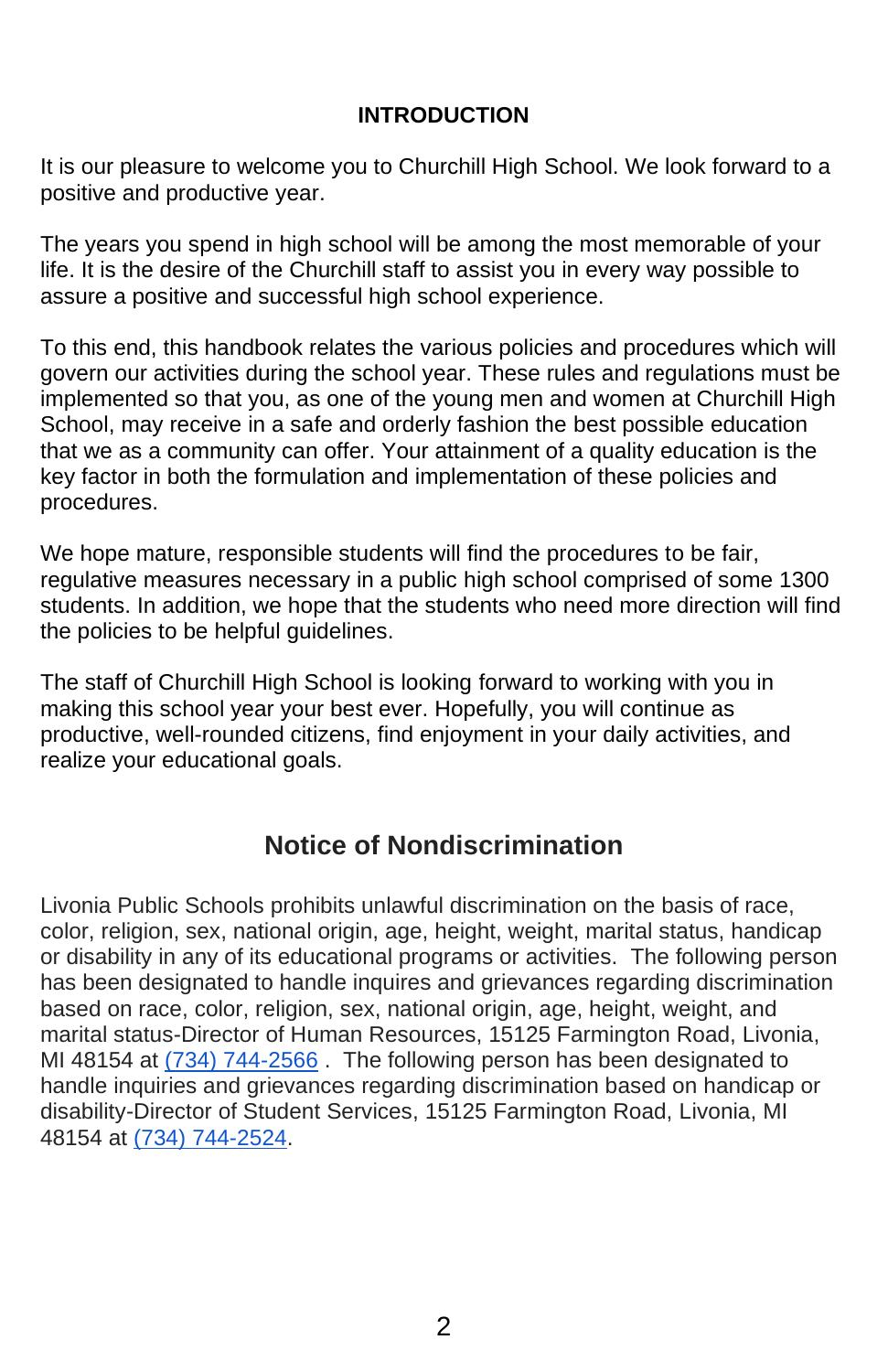## TABLE OF CONTENTS

#### **ACADEMIC POLICIES/PROCEDURES 4-7**

| Counselors                          |       |
|-------------------------------------|-------|
| <b>Dual Enrollment</b>              |       |
| Grade Level Credit Adv.             |       |
| <b>Grading Practices</b>            | 4     |
| <b>Grade Point System</b>           | 4     |
| <b>Graduation Requirements</b>      | $5-6$ |
| <b>Academic Letters</b>             | 6     |
| Honor Roll                          | 6     |
| <b>Honors Night</b>                 | 6     |
| <b>Important Credit Information</b> | 6     |
| <b>High School Proficiency Test</b> | 7     |
| <b>Report Cards</b>                 |       |
| Schedule Change Policy              |       |

| Philosophy of Attendance<br>Absences (Notifications/Make-Up |   |
|-------------------------------------------------------------|---|
| Policy)                                                     |   |
| <b>Absence Procedures</b>                                   | 8 |
| Arriving Late to School                                     | 8 |
| Checking Out of School                                      | 8 |
| <b>Requesting Homework</b>                                  | 8 |
| <b>Tardy Policy</b>                                         | 8 |
| Truancy                                                     |   |

#### **STUDENT BEHAVIOR AND DISCIPLINARY ISSUES** 9-12

| Procedures Governing Violations of School |      |
|-------------------------------------------|------|
| Rules (Prohibited Acts)                   | 9-12 |

| <b>SCHOOL REGULATIONS</b> | 12-23     | Conduct                             | $21 - 22$ |
|---------------------------|-----------|-------------------------------------|-----------|
|                           |           | Suspension from School              | 22        |
| Administrative Regulation | 12        | <b>Suspension Appeal Procedures</b> | $22 - 23$ |
| <b>Building Access</b>    | 12        |                                     |           |
| <b>Bullying</b>           | $13 - 14$ | <b>ACADEMIC ELIGIBILITY</b>         |           |
| Cheating/Plagiarism       | $14 - 15$ | <b>STANDARD</b>                     | 23-24     |

| Counselors                                | 4                 | Club & Activity Letters                 | 15        |
|-------------------------------------------|-------------------|-----------------------------------------|-----------|
| <b>Dual Enrollment</b>                    | 4                 | <b>Communication Devices</b>            | 15        |
| Grade Level Credit Adv.                   | 4                 | Confidential Tip Line                   | 15        |
| <b>Grading Practices</b>                  | 4                 | <b>Deliveries</b>                       | 15        |
| <b>Grade Point System</b>                 | 4                 | Dress & Grooming Standards              | $15 - 16$ |
| <b>Graduation Requirements</b>            | $5-6$             | Drug Paraphernalia                      | 16        |
| Academic Letters                          | 6                 | Electronic Cigarettes/E-Cigarettes      | 16        |
| Honor Roll                                | 6                 | <b>Emergency Cards</b>                  | 16        |
| Honors Night                              | 6                 | End of Year Behavior                    | $16 - 17$ |
| <b>Important Credit Information</b>       | 6                 | <b>Extortion and Threats</b>            | 17        |
| <b>High School Proficiency Test</b>       | 7                 | <b>False Alarms</b>                     | 17        |
| <b>Report Cards</b>                       | 7                 | Fighting                                | 17        |
| Schedule Change Policy                    | $\overline{7}$    | Forgery                                 | 17        |
|                                           |                   | <b>Fraudulent Representations</b>       | 17        |
| <u>ATTENDANCE POLICIES/</u>               |                   | Harassment                              | 17        |
| <b>PROCEDURES</b>                         | 7-9               | <b>Harmful Substances</b>               | 17        |
|                                           |                   | <b>ID Cards</b>                         | 17        |
| Philosophy of Attendance                  | 7                 | Initiations, Hazing and Inductions      | $17 - 18$ |
| Absences (Notifications/Make-Up           |                   | Leaving the School Building             | 18        |
| Policy)                                   | 7                 | Lockers                                 | 18        |
| <b>Absence Procedures</b>                 | 8                 | Lost and Found                          | 18        |
| Arriving Late to School                   | 8                 | <b>Medication at School</b>             | 18        |
| Checking Out of School                    | 8                 | Parking/Driving Rules                   | 19        |
| <b>Requesting Homework</b>                | 8                 | Public Display of Affection             | 19        |
| <b>Tardy Policy</b>                       | 8                 | <b>School Dances</b>                    | 19        |
| Truancy                                   | 9                 | School Recognition Jackets              | 19        |
|                                           |                   | <b>School Safety</b>                    | 19-20     |
|                                           |                   | Social Media                            | 20        |
| <b>STUDENT BEHAVIOR AND</b>               |                   | <b>Technology Misuse</b>                |           |
| <b>DISCIPLINARY ISSUES</b>                | $9 - 12$          | <b>LPS Student LivNet Access Policy</b> | 20        |
|                                           |                   | <b>Textbooks</b>                        | 20        |
| Procedures Governing Violations of School |                   | Transportation                          | 21        |
| Rules (Prohibited Acts)                   | $9 - 12$          | Trespassing                             | 21        |
|                                           |                   | Weapons, Arson, Criminal Sexual         |           |
| <b>SCHOOL REGULATIONS</b>                 | 12-23             | Conduct                                 | $21 - 22$ |
|                                           |                   | Suspension from School                  | 22        |
| Administrative Regulation                 | $12 \overline{ }$ | <b>Suspension Appeal Procedures</b>     | 22-23     |
| <b>Building Access</b>                    | 12                |                                         |           |
| <b>Bullying</b>                           | $13 - 14$         | <b>ACADEMIC ELIGIBILITY</b>             |           |
| Cheating/Plagiarism                       | $14 - 15$         | <b>STANDARD</b>                         | 23-24     |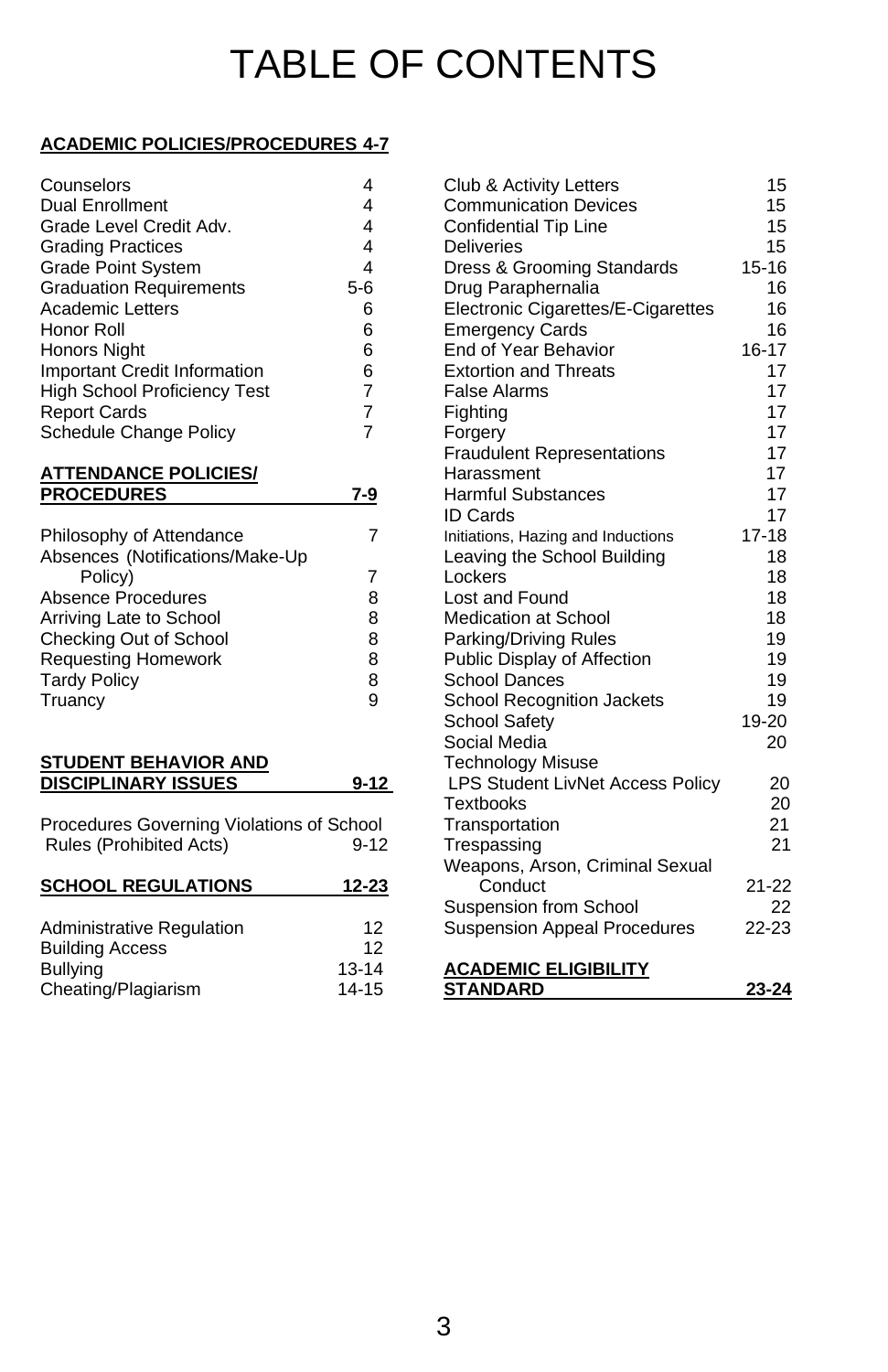## **COUNSELORS**

Many times, during the high school years, a student will feel the need to talk with someone about school problems, future goals, or perhaps personal matters. Therefore, guidance and counseling services are available to every student in our school, and each student is assigned a counselor. The student should check in with the secretary who will either request that the student make an appointment or will have the student wait in the outer area of the counseling office until the counselor is available.

Your counselor may send for you from time to time to talk with you individually or in small groups about your school progress, to schedule classes for the next school year, or just to get to know you.

Seniors are encouraged to submit college and/or scholarship applications and requests for a personal recommendation in a timely fashion. Submissions made five school days prior to the due date will enable counseling to more accurately generate recommendations and transcripts.

Parents are encouraged to contact the counseling office for information or assistance at 734-744-2650 ext. 46950.

### **DUAL ENROLLMENT**

Public Act 160 of 1996 created the Postsecondary Enrollment Options Act, commonly referred to as dual enrollment. PA 160 was amended by SB 622 effective July 1, 2012. This law directs school districts to assist students in paying tuition and fees for courses at Michigan public or private colleges or universities. Refer to our Programs of Study or your counselor for more information.

## **GRADE LEVEL CREDIT ADVANCEMENT**

All students are assigned to a fixed graduation cohort year and will automatically advance to the next grade level during the district's summertime rollover process. There are no minimal credit requirements for the progression from one grade level to another. All ninth-grade students will become tenth-grade students regardless of credits earned. Students will be considered behind in credits and not on track to graduate with their four-year cohort if they do not progress along the following credits earned guideline:

- By the end of 9<sup>th</sup> grade………………5.0 credits
- By the end of  $10<sup>th</sup>$  grade............11.0 credits
- By the end of  $11<sup>th</sup>$  grade............17.0 credits

Students who have not earned 23 credits by the end of the 12<sup>th</sup> grade are not eligible to graduate.

## **GRADING PRACTICES**

Teachers will share their grading policies and procedures with their classes at the beginning of each semester. Included in this information will be whether there is or is not a final exam. Card markings are weighted equally and the final exam ranges from zero to twenty percent of the final grade. If you have a concern about a particular grade, we suggest you contact your teacher. If a problem with a grade cannot be resolved, the counselor or assistant principal should be contacted.

When an incomplete is given instead of a mark, the student is responsible for completing the work necessary to receive a grade. Failure to do so may result in a recorded grade of an E.

Below is the Livonia Public Schools grade point system:

|    |       | . . |       |    |       |
|----|-------|-----|-------|----|-------|
| А  | 4.000 | В-  | 2.667 | D+ | 1.333 |
| А- | 3.667 | C+  | 2.333 |    | 1.000 |
| B+ | 3.333 |     | 2.000 | D- | 0.667 |
| B  | 3.000 |     | 1.667 |    | 0.000 |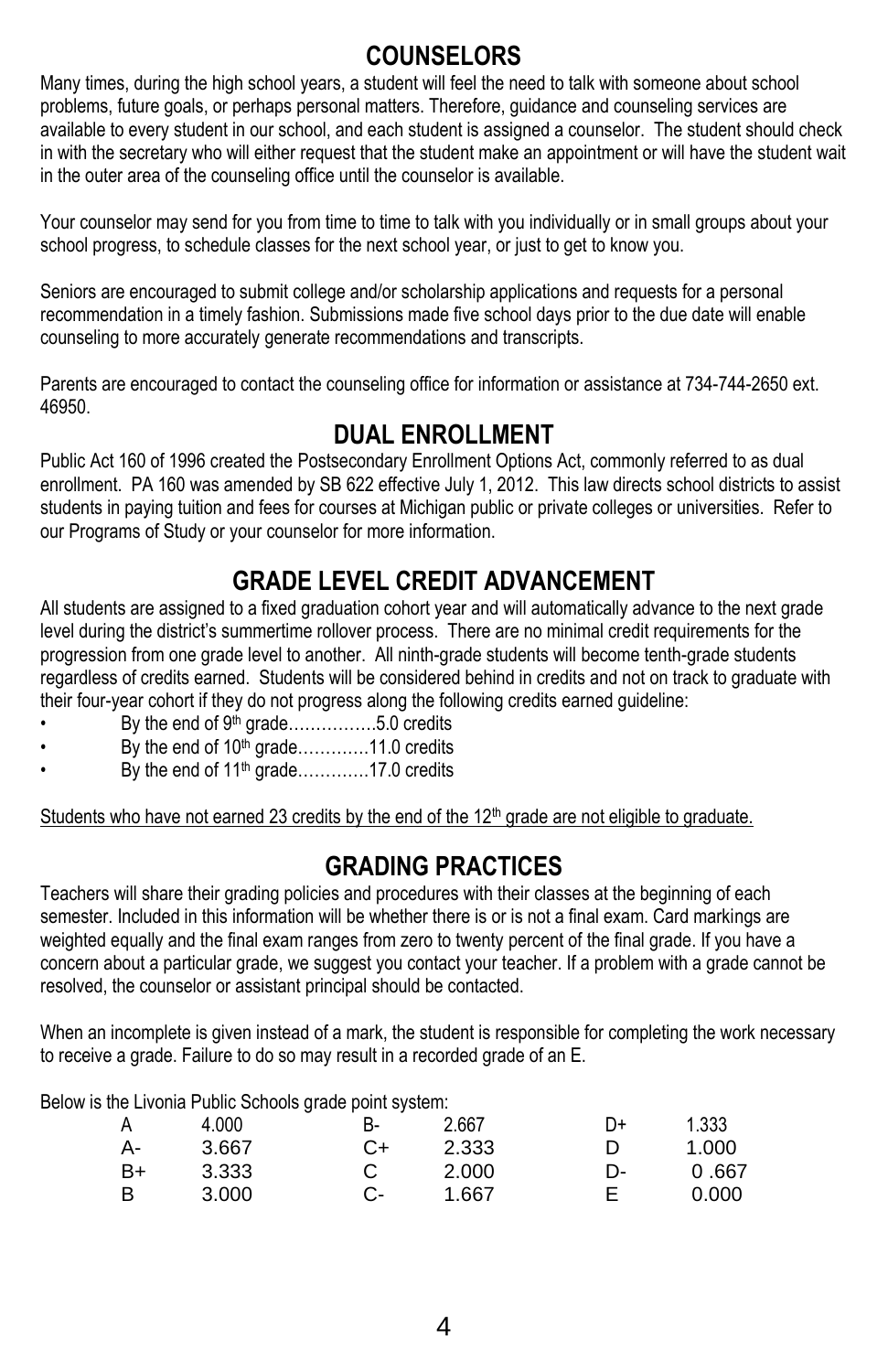## **GRADUATION REQUIREMENTS**

- **1. Number of classes:** Each student shall be registered as a full-time student for a minimum of eight (8) semesters. Exceptions for the second semester of the senior year for which special schedule arrangements are necessary may be approved by the principals.
- **2. Credit Requirements:** A minimum of 23 units of credit (one unit equals one credit) must be earned.
- **3. Credit Earned Prior to High School:** A student who, prior to entering high school, successfully completes a course at a Michigan public school that is aligned with the high school course content expectations will earn credit toward fulfilling the graduation requirements. A list of courses for which this applies will be maintained by the Office of Instruction. Grades for these courses will not be used in the calculation of the student's high school grade point average.
- **4**. **Common Learnings**: Each student is required to earn a minimum of 18 credits in the area of common learnings outlined below:

A minimum of eighteen (18) units of credit must be earned in the following areas:

- A. Language Arts (Grades 9, 10, 11, and 12) …………………4.0 units
	- 1 unit Language Arts 9
	- 1 unit Language Arts 10
	- 1 unit Language Arts 11
	- $\bullet$  1 unit Choice of 12<sup>th</sup> Grade Language Arts Classes
- B. Mathematics……………………………………………………4.0 units Four units of mathematics which must include at least Geometry, Algebra I and Algebra II (or an equivalent) with a math or math-related class in the final year are required.
- C. Science…………………………………………………………3.0 units
	- 1 unit Biology
		- 1 unit Chemistry
		- 1 unit Physics/Physical Science or a complete CTE Program
- D. Social Studies…………………………………………………3.0 units
	- 1 unit World History
	- 1 unit U.S. History
	- 0.5 unit American Government
	- 0.5 unit Economics
- E. Physical Education……………………………………………1.0 unit
	- 0.5 unit Personal Fitness
		- 0.5 unit Health
- F. Visual, Performing, and/or Applied Arts……………………1.0 unit
- G. World Language………………………………………………2.0 units
	- 2 units of the same World Language or
	- 1 unit of the same World Language and 1 unit of Career and Technical Education (CTE) or
	- 1 unit of the same World Language and 1 unit of VPAA in addition to required VPAA credit
	- **TOTAL……………………………………………………….…………. 18 units**
- **5. Electives:** Of the 23 units required for graduation, 5 units of credit may be electives.
- **6. Online Learning Experience:** Students are required to experience twenty (20) hours of online learning. The requirement will be met through online experiences provided in high school core required courses.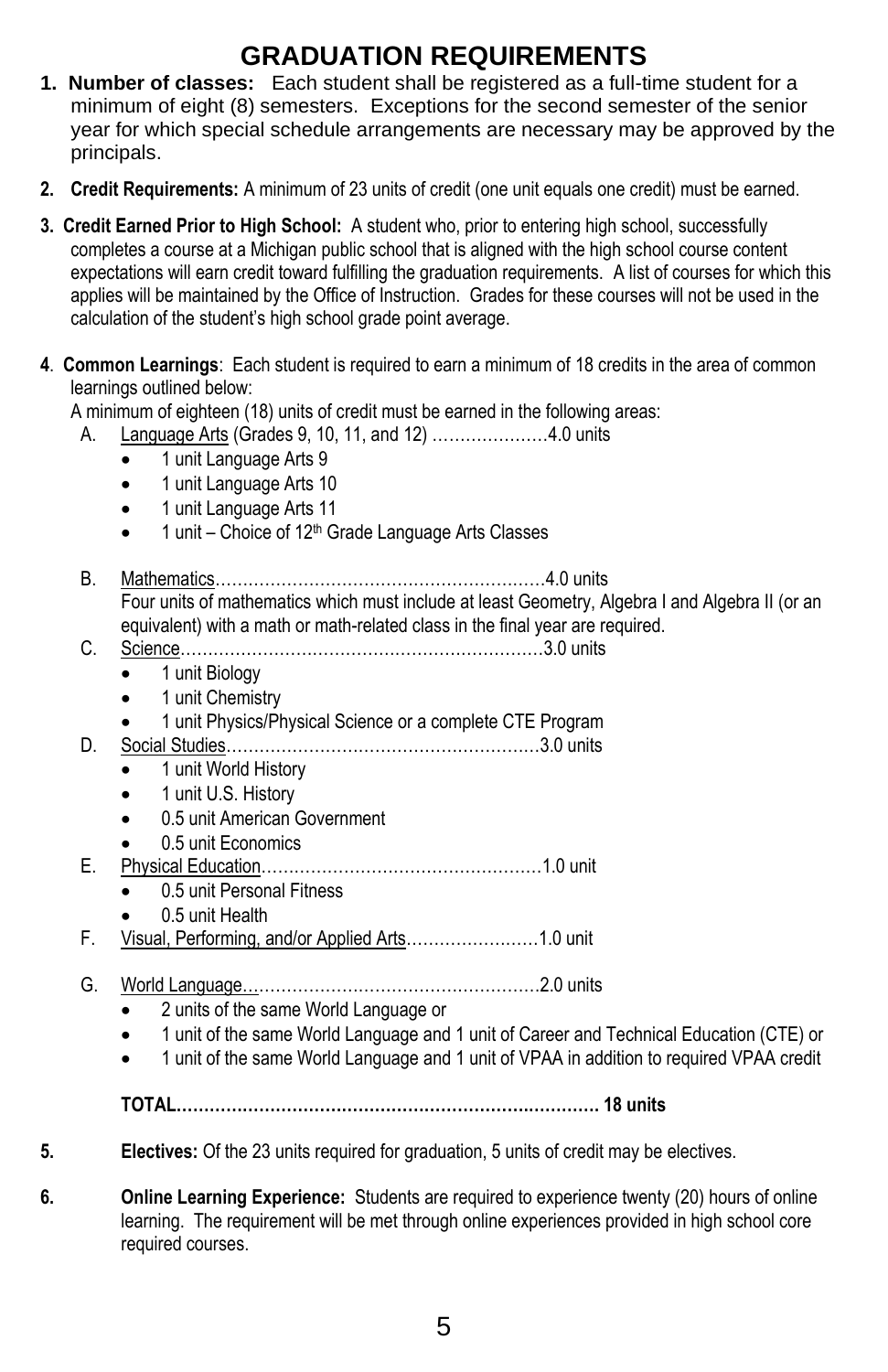- **7. Personal Curriculum Plan:** A personal curriculum plan in which graduation requirements are modified in accordance with the state mandated Michigan Merit Curriculum may be developed for a student. For example, the VPAA requirement can be modified through a personal curriculum plan for a student who takes additional credit(s) beyond the required credits in English language arts, math, science, or world language or if the student completes a CTE program.
- **8. Testing Out:** A student will receive credit for a Michigan Merit Curriculum course in which the student earns a qualifying score on the test out that measures a student's understanding of the subject area content expectations that apply to the credit. Test out scores will not be used to calculate grade point average. Testing out is not a credit recovery option. Additional information can be found on the district website.
- **9. Required Testing:** As a requirement for graduation, a high school student must participate in all state or federal academic testing programs which the school district is required to administer, unless otherwise indicated in an Individualized Education Program (IEP), a Section 504 Plan, or similar program of services. A high school student's failure to meet this requirement will render him/her ineligible for a high school diploma and will preclude that student's participation in graduation commencement exercises. Any deviation from this requirement must be approved by the superintendent or his/her designee.
- **10. Early Graduation:** If a student meets all other requirements, approval for early graduation may be granted at the end of seven (7) semesters. To apply for early graduation, the Application for Early Graduation and a letter to the principal must be completed by the end of the first card marking of the student's senior year. Approval for early graduation will be contingent upon educational experiences or training in high school which have afforded the student early entry into college or an advanced training program, a concrete job offer utilizing these educational experiences, or family financial need. Diplomas will be issued in June. An exception to this section may be granted with approval of the Board of Education upon the recommendation of the superintendent.

## **ACADEMIC LETTERS**

An Academic letter will be awarded to any student who completes four full-time semesters of Livonia Public High School course work with a grade point average of 3.50 or better. Students who achieve such a high accomplishment will be awarded the Chenille letter shortly after the semester ends.

## **HONOR ROLL**

The following criterion must be achieved to earn honor roll status:

- A minimum of a 3.25 GPA for that semester
- No grade lower than a B-
- No marks of 4 or 5 in citizenship

A list will be posted outside the auditorium and a certificate will be printed upon request in the principal's office.

## **HONORS NIGHT**

Senior Honors Night is an evening dedicated to recognizing seniors for outstanding achievement throughout their high school career. Invitees must meet the graduation requirements and have earned credit for a diploma. Only seniors with GPAs of 3.50 or higher will be honored. In addition, students may receive a departmental award for excellence within a specific department.

## **IMPORTANT CREDIT INFORMATION**

- 1. The maximum number of classes which a student can take for credit in any one semester is seven (7). All classes beyond the six during the regular school day require counselor approval. Correspondence and internet classes require principal approval.
- 2. Academic credit is not given for religious instruction classes to students who transfer from private or parochial schools.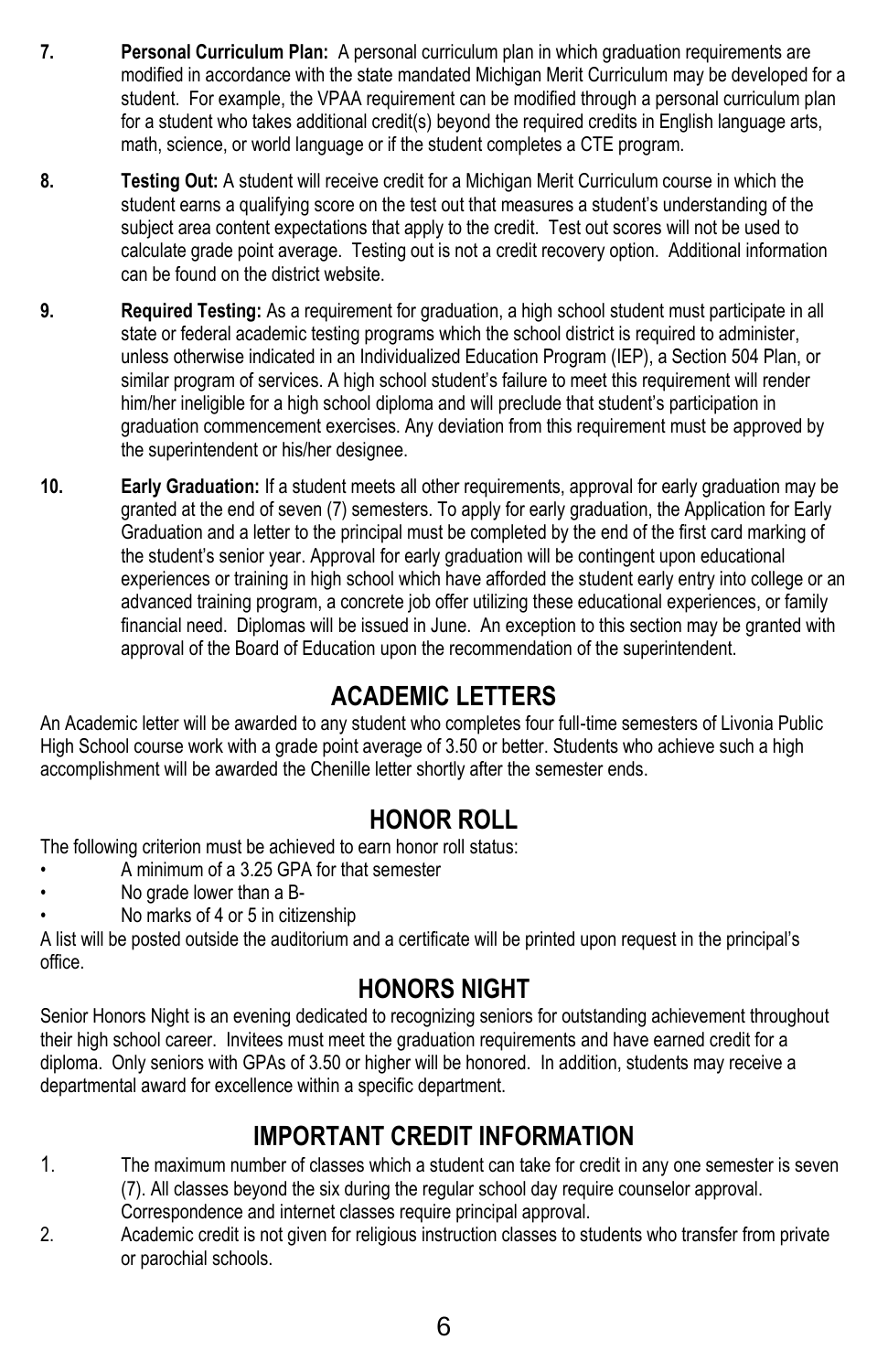## **HIGH SCHOOL PROFICIENCY TEST**

The high school proficiency tests are given to all eleventh-grade students in the areas of mathematics, reading, science, social studies, and writing. These tests were designed to test the state's core curriculum objectives assessing the student's ability to apply skills and strategies to mathematics, science, social studies, and language arts. Per the Livonia Public Schools Board of Education Policy, all students MUST complete all district and state mandated tests in order to qualify for a diploma.

## **REPORT CARDS**

Students will receive their report cards two times each semester. These data-processed reports are available to parents on ParentConnect within a week of the marking period closing. An attempt is made to alert parents in addition to report cards, if a student is not doing satisfactory work.

## **SCHEDULE CHANGE POLICY**

Churchill students have their schedules arranged by computer. After schedules are distributed, only the following schedule changes will be approved:

- 1. Conflicts (two classes which meet at the same hour)
- 2. Incomplete schedules
- 3. Failure of a class
- 4. Changes due to summer schoolwork

### **LIVONIA PUBLIC SCHOOLS – Board Policy High School Attendance Policy - PHILOSOPHY OF ATTENDANCE**

The Livonia Public Schools are committed to providing our students with a world-class education that will prepare them to be productive citizens in a diverse and democratic society. That students regularly attend class should be a shared and common expectation of the schools, the students, and the parents. Our goal is to work cooperatively with parents and students; we wish to maintain high standards and instill the work traits of punctuality and outstanding attendance. Those students who skip class or accrue excessive absences in a class could lose credit for that class.

#### **ABSENCES**

Ten total absences in a class during one semester are deemed excessive. Excused absences, unexcused absences, and suspensions will count in a student's total number of absences. Instances of school business absence will not figure into the total number of absences.

A student with excessive absences in a class may be placed on an attendance contract by the assistant principal. The contract will outline the conditions which must be met for the student to earn credit for the course. Special circumstances and doctor-verified illnesses will be handled on a case-by-case basis. Written documentation may be requested by the school in those instances.

A continued pattern of absences may result in the student being removed from the class. In such cases, there is a loss of credit and an "EW" may be posted on that student's report card and transcript.

#### **Notification to Parents**

An automated telephone service will report absences to the student's home or designated phone number. In addition, parents have the ability to check their students' attendance online.

#### **Make-Up Work / Credit for Work Missed Due to Absence**

A student who has been absent from class has the responsibility for obtaining and completing homework, class projects, or other graded assignments including tests and quizzes that occurred during their absence. Assignments such as papers, major presentations or other previously assigned graded events will be expected to be completed and submitted on the day the student returns to class if the due date coincides with the date of an absence.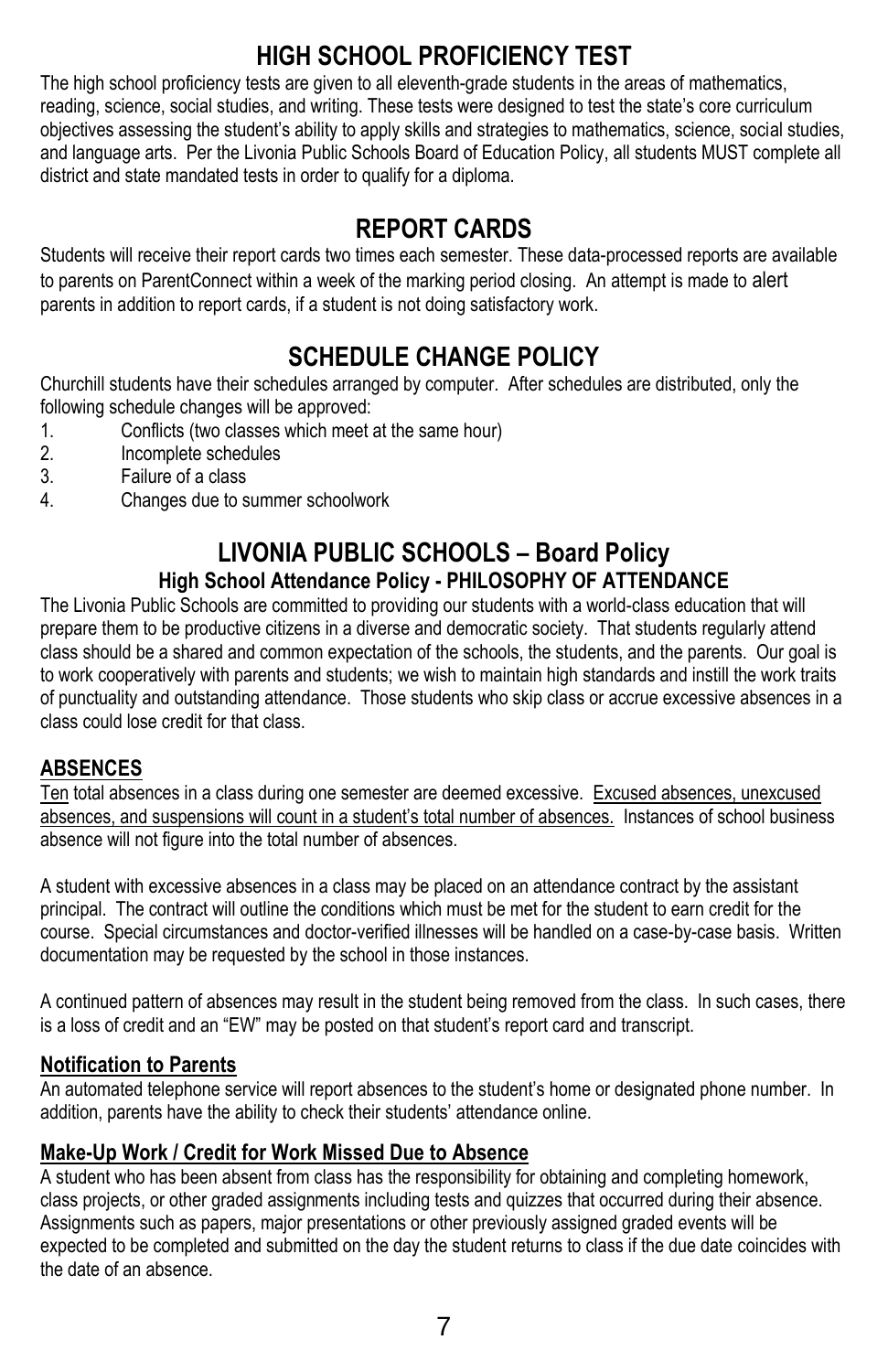A student with an excused absence, school business absence, or absence due to suspension will be allowed one day per day of absence to make up missed work. In cases of multiple consecutive days of absence due to suspension or a pre-arranged absence, a student will be allowed no more than three days to make up missed work. A student with an unexcused absence may not receive credit for work missed as a result of the absence. Students are required to complete all work missed regardless of why the student was absent.

Any exceptions to the above regulations will be made with the administrator's approval.

## **CHURCHILL ABSENCE PROCEDURES**

- 1. Parents/Guardians are required to contact CHS regarding their student's absence by accessing the Google Doc Absence Form on the Churchill web site or by calling the absence line at 734-744- 2651 by noon on the day of the absence. If a student falsifies this information through the Google Doc or phone, the student may receive consequences.
- 2. All absences are recorded in the ParentConnect program which can be viewed by parents/guardians using the designated login. If a student has an unexcused absence in one or more hours, an automated message will be sent to the home of the student via the designated phone number or email address.

## **ARRIVING LATE TO SCHOOL**

Students who arrive more than ten (10) minutes late to 1<sup>st</sup> hour should sign in at the main office. The parent or guardian should report late arrivals using the Google Doc Absence Form or by calling the absence line at 734-744-2651.

## **CHECKING OUT OF SCHOOL**

Students who need to check out during the school day should bring a note from their parent or guardian to the main office prior to their first hour. The note must contain name of student, date of absence, time of departure, parent signature, and contact number. Students who miss ten (10) minutes or more of a particular class period will be marked absent for that class.

Parents coming to the building to check out their student should report to the main office for assistance. Please bring ID with you.

Safety considerations make it imperative that students officially check-out in the main office. If students become ill or are injured at school, they should report to their teachers who will refer the students to the main office. All calls to parents must be made from the office. The check-out procedure requires the student to have a signed check- out pass.

**Any student leaving school, regardless of age, is to check out in the main office prior to leaving the building. Failure to do so may result in disciplinary consequences.**

## **REQUESTING HOMEWORK**

If an absence is of an extended nature (at least three days) arrangements may be made through the teacher directly via e-mail. If not, contact the counseling office to request homework. It should be noted that at least a 24-hour period is required between the initial phone contact and when assignments will be available to be picked up. Assignments are to be picked up in the counseling office by 3:00 p.m.

## **TARDY POLICY**

- 1. Unexcused tardiness is defined as not being in class when the bell stops ringing. A student will be considered absent if he/she is more than ten (10) minutes late to class. First hour tardiness may not be excused by a parent unless supported by a doctor's note.
- 2. After the third unexcused tardy, the teacher should contact the parent.
- 3. After the fifth unexcused tardy, the teacher may assign a detention.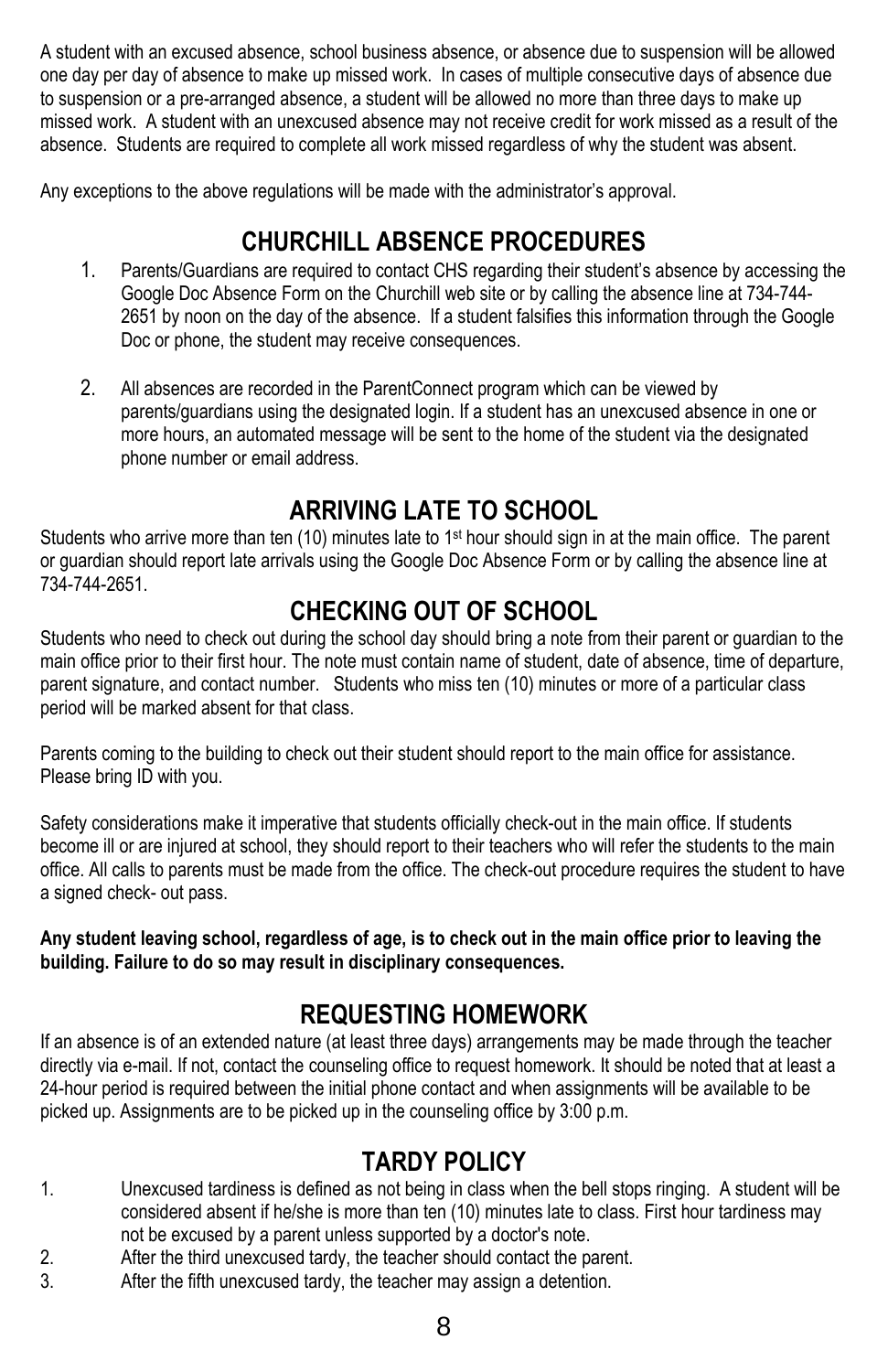- 4. After the seventh unexcused tardy, the teacher may refer the student to his or her assistant principal.
- 5. After the tenth tardy, the student may be put on a tardy contract.

If school-wide tardiness becomes an issue, Churchill administration may implement additional programs to encourage punctuality.

### **TRUANCY**

In cases of truancy, the student's assistant principal will file truancy paperwork with Wayne County Family Division requesting a truancy hearing.

### **PROCECURES GOVERNING VIOLATIONS OF SCHOOL RULES STUDENT DISCIPLINE – NOVEMBER 17, 2014**

This statement does not cover the school district's attendance and tardy policies and the school district's requirements for credit and graduation. Rather, this statement covers only the most serious and obvious types of misconduct, and the following rules are not to be construed as an all-inclusive list or as a limitation on the authority of school officials to deal appropriately with violations of a school building's individual rules and regulations or other types of conduct which interfere with the good order of the school system, the proper functioning of the educational process, or the health or safety of students.

If a specific penalty is not stated for a violation of a particular rule, then disciplinary action may vary depending upon the age of the student, the nature and severity of the offense, the student's prior behavioral record, the recommendation of school personnel and all other relevant circumstances.

The prohibited acts and penalties listed below are applicable when a student (1) is on school property; (2) is in a vehicle being used for a school business-related purpose; (3) is at a school-related activity, function or event; (4) is en route to or from school; (5) engages in a prohibited act which adversely affects or interferes with the good order of the school system, the proper functioning of the educational process or the health or safety of the students or the employees.

#### **I. PROHIBITED ACTS**

#### A. **Disruption of School**

A student shall not by any type of conduct (violence, force, noise, coercion, threat, intimidation, fear, passive resistance, etc.) intentionally cause the disruption or obstruction of any function of the school nor shall he/she engage in such conduct if such disruption or obstruction is reasonably likely to result.

Neither shall he/she urge other students to engage in such conduct for the purpose of causing such disruption or obstruction if such disruption or obstruction is reasonably likely to result from his/her urging.

While the following acts are not intended to be exclusive, they illustrate the kinds of offenses encompassed within this rule, but it must be remembered that any conduct which is intentionally done for the purpose of disruption, or is likely to result in disruption, is forbidden.

- 1. Occupying any school building, school grounds, or a part thereof with intent to deprive others of its use;
- 2. Blocking the entrance or exits of any school building or corridor or room therein with intent to deprive others of lawful access to or from, or use of, the building or corridor or room;
- 3. Setting fire to or substantially damaging any school building or property;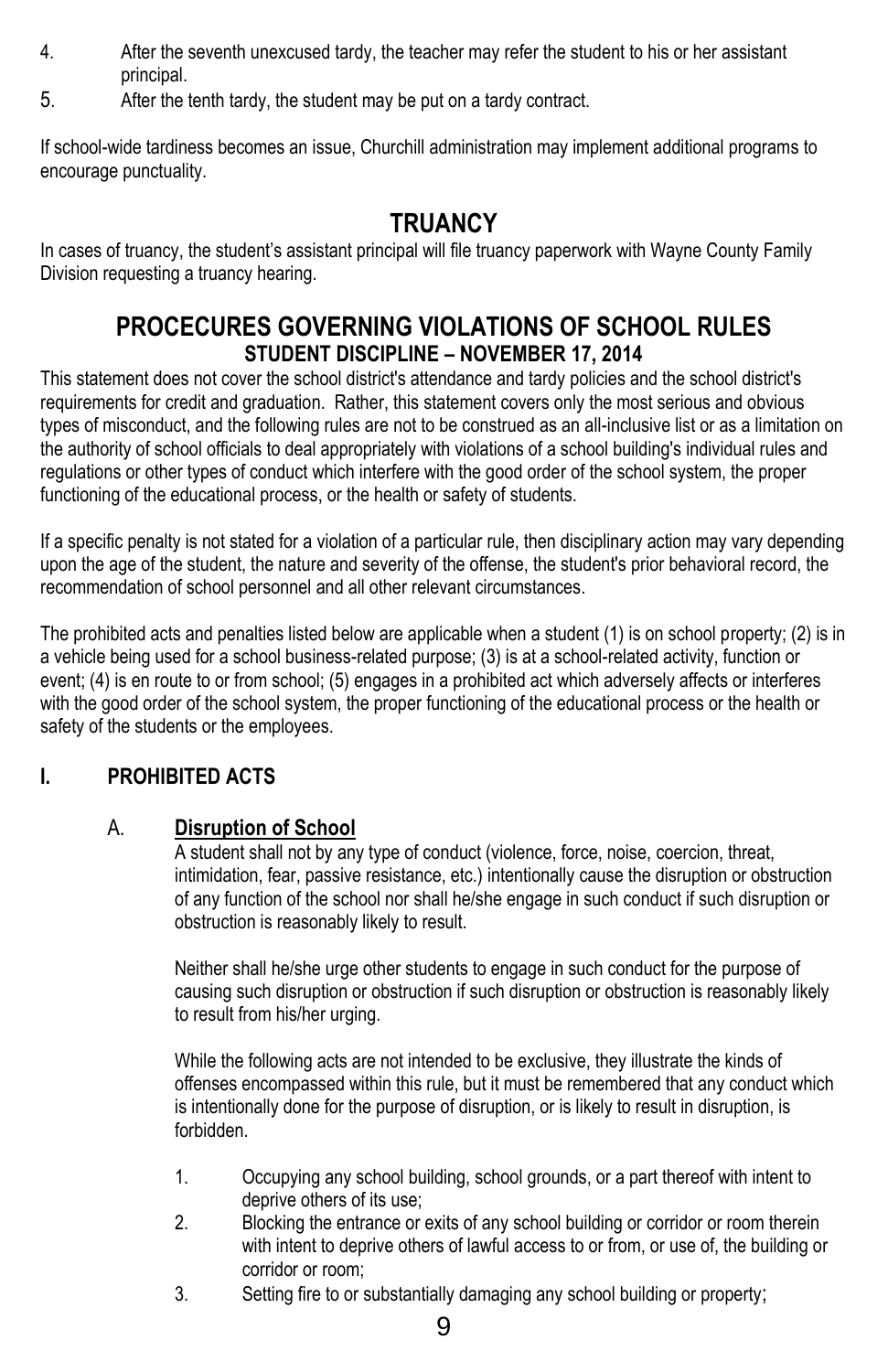- 4. Firing, displaying, possessing or threatening use of firearms, explosives, or other weapons;
- 5. Prevention of or attempting to prevent by physical act the convening or continued functioning of any school, class or activity or of any lawful meeting or assembly;
- 6. Preventing students from attending a class or school activity;
- 7. Except under direct instruction of the principal, blocking normal pedestrian or vehicular traffic on a school campus;
- 8. Intentionally causing or behaving in such a way as to cause a false fire alarm or bomb threat; and
- 9. Continuously making noise or acting in any manner so as to interfere with the teacher's ability to conduct his/her class.

Penalty - Ranging from warning to expulsion

#### B. **Theft, Damage or Destruction of School Property**

A student shall not intentionally cause or attempt to cause damage to school property or steal or attempt to steal school property.

Penalty - Ranging from warning to expulsion

#### C. **Theft, Damage or Destruction of Private Property**

A student shall not intentionally cause or attempt to cause damage to property or other persons or steal or attempt to steal property of other persons. Penalty - Ranging from warning to expulsion

#### D. **Assault on Another Person**

A student shall not cause or attempt to cause physical injury to a school employee, student or other person.

Penalty - Ranging from warning to expulsion

#### E. **Weapons and Dangerous Instruments**

A student shall not possess, handle, or transmit any object that can be considered a weapon or dangerous instrument. Penalty - Ranging from warning to expulsion

#### F. **Failure to Comply with Directions of School Personnel**

A student shall not fail to comply with instructions and directions of teachers, student teachers, substitute teachers, paraprofessionals, principals, other school personnel, or persons acting in a chaperon or supervisory capacity. Penalty - Ranging from warning to expulsion

#### G. **Criminal Acts**

A student shall not commit or participate in any conduct or act defined as a crime by state law or local ordinance.

Penalty - Ranging from warning to expulsion

#### H. **Verbal Abuse and Profanity**

A student shall not verbally abuse another student, teacher, student teacher, substitute teacher, paraprofessional, principal, or other school personnel nor use profanity toward a teacher, student, student teacher, substitute teacher, paraprofessional, principal, or other school personnel.

Penalty - Ranging from warning to expulsion

#### I. **Verbal Assault**

A student shall not commit a verbal assault on a student, teacher, substitute teacher, student teacher, paraprofessional, principal, or other school personnel. Penalty - Ranging from warning to expulsion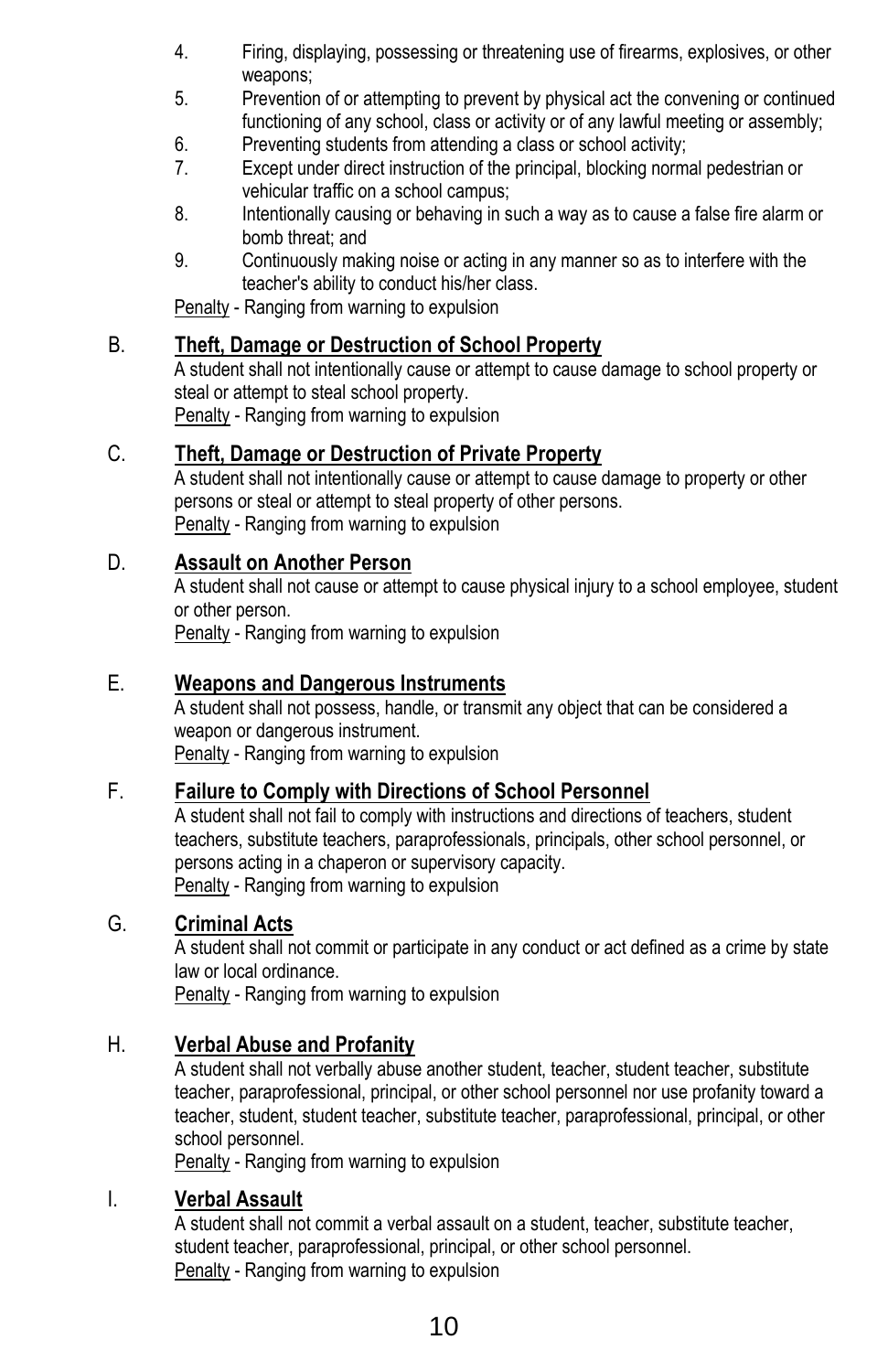*The term "verbal assault," as used in this policy and in Section 1311a (2) of the Revised School Code, means words, writing or behavior that, in the judgment of building administration, would reasonably put school personnel or students in fear of injury to persons or damage to property.*

#### J. **Bomb or Similar Threats**

A student shall not make a bomb threat or similar threat directed at a school building, other school property or a school-related event. Penalty - Ranging from warning to expulsion

*The term "bomb or similar threats" as used in this policy and in Section 1311a (2) of the Revised School Code means words, writing or behavior, directed at a school building, school property or school-related event, that, in the judgment of building administration, would reasonably put school personnel or students in fear of injury to persons or damage to property by a bomb, chemical or incendiary device, or other weapon.*

#### K. **Violations of Building's Rules and Regulations**

A student shall not commit or participate in any conduct or act prohibited by a school building's rules and regulations. Penalty - Ranging from warning to expulsion

#### L. **Alcohol**

A student shall not manufacture, sell or possess, use, deliver, transfer, or be under the influence of any alcoholic beverages or intoxicant of any kind. Penalty - Ranging from warning to expulsion

#### M. **Drugs, Narcotic Drugs and Marijuana**

A student shall not manufacture, sell, possess, use or deliver any drugs, narcotic drugs, marijuana or other controlled substance nor be under the influence of any of those drugs. narcotic drugs or marijuana. A student shall not represent a legal substance as an illegal or controlled substance.

Penalty - Ranging from warning to expulsion

#### N. **Smoking**

A student shall not use or possess tobacco products or e-cigarettes inside any school building or on the school grounds or at any school activity. Penalty - Ranging from warning to expulsion

#### O. **Toy Weapons**

A student shall not possess a toy "look alike" gun or other weapon. Penalty - Ranging from warning to expulsion

#### P. **Gang Activity**

A student shall not engage in gang activity. Penalty - Ranging from warning to expulsion

#### Q. **Recording Without Permission**

A student shall not record by any means (i.e., audio, video, or digital, etc.) a communication from or with any administrator, teacher, or other School District employee without the expressed permission of the person recorded for the particular communication recorded. Penalty - Ranging from warning to expulsion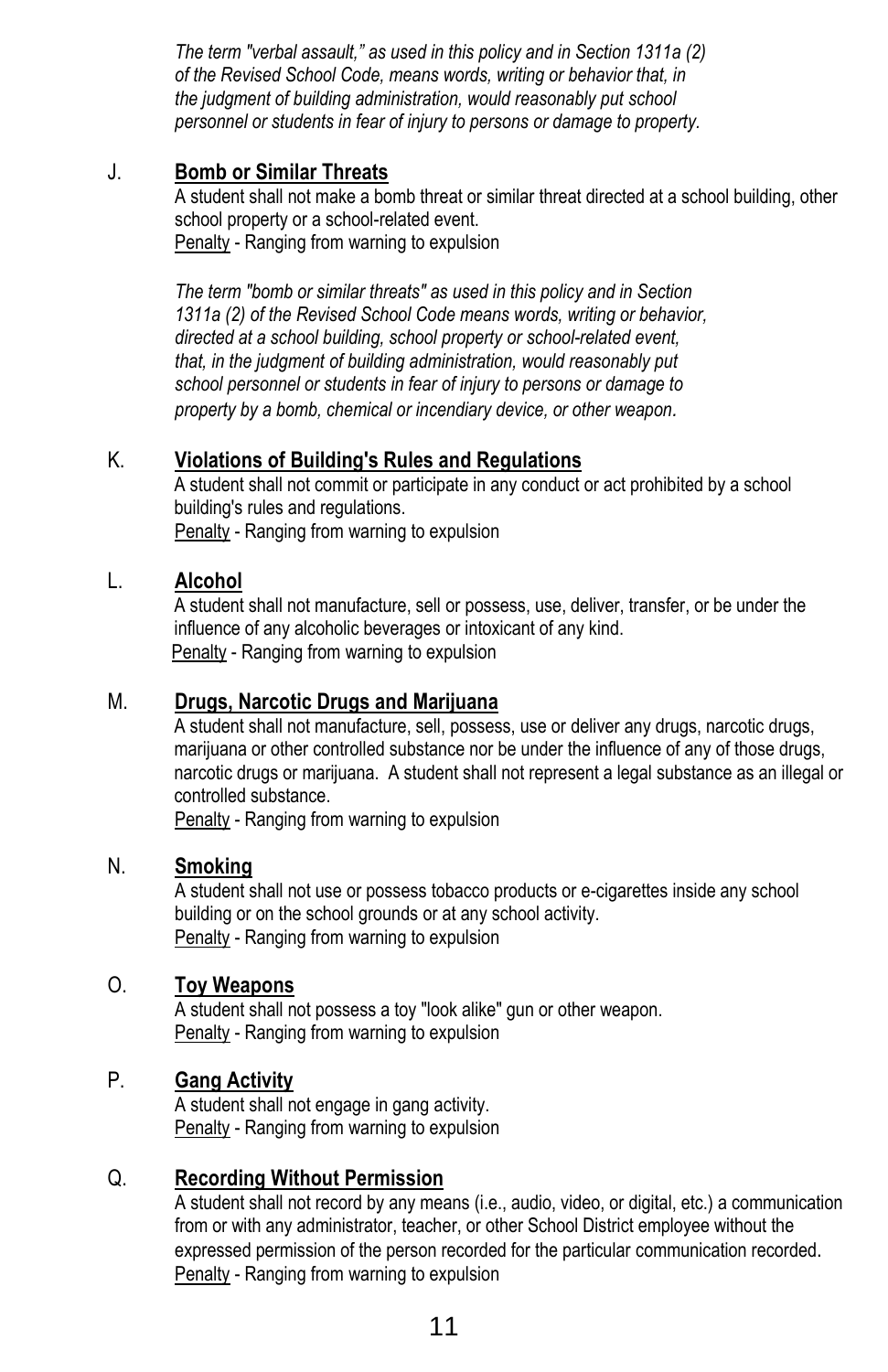#### R. **Making False Statement**

A student shall not make false statements or give false evidence to administrators or teaching staff during an investigation of possible violation of this Code of Conduct. Penalty - Ranging from warning to expulsion

#### S. **Falsification of School Document**

A student shall not falsify times, dates, grades, or other data on school district forms or records.

Penalty - Ranging from warning to expulsion

#### T. **Inappropriate Communications**

A student shall not make threatening, vulgar and/or obscene communications, verbally, in writing, or by gestures, to other students, district employees, volunteers, or visitors to the school building.

Penalty - Ranging from warning to expulsion.

#### U. **Fireworks/Explosives/Smoke Devices**

A student shall not possess, handle, or transmit any substance or device that can explode, create smoke, or is capable of inflicting bodily injury. Penalty - Ranging from warning to expulsion

#### V. **Misconduct Prior to Enrollment**

In order to protect the health and safety of students and employees and to prevent threatened disruption to the education process, an otherwise eligible resident student may be suspended or expelled on the basis of:

- a. A prior act of misconduct committed outside of school hours and/or off school premises when the student was not enrolled in the Livonia Public Schools.
- b. A prior act constituting a gross misdemeanor, and other acts of misconduct, while the student was enrolled in another district.

If the act of gross misdemeanor or other misconduct would constitute a sufficient basis for suspension or expulsion had it occurred while the student was attending the Livonia Public Schools.

Penalty - Ranging from warning to expulsion.

## **SCHOOL REGULATIONS/GENERAL INFORMATION**

#### **ADMINISTRATIVE REGULATION**

The Churchill administration reserves the right to act upon any issue that it deems to be inappropriate or unauthorized.

#### **BUILDING ACCESS**

Entry into a school building or area of a building without authorization is not permitted. Accessing records or materials in a school building or area of the building without authorization is also not permitted. Unauthorized entry or access will be viewed as a violation of school rules, as well as trespassing, and may result in disciplinary action.

Students should leave school grounds fifteen (15) minutes after final dismissal unless under the supervision of a staff member. Students are not allowed to use the athletic facilities unless under the direct supervision of a Churchill staff member.

Violations of these may result in disciplinary actions or trespassing charges.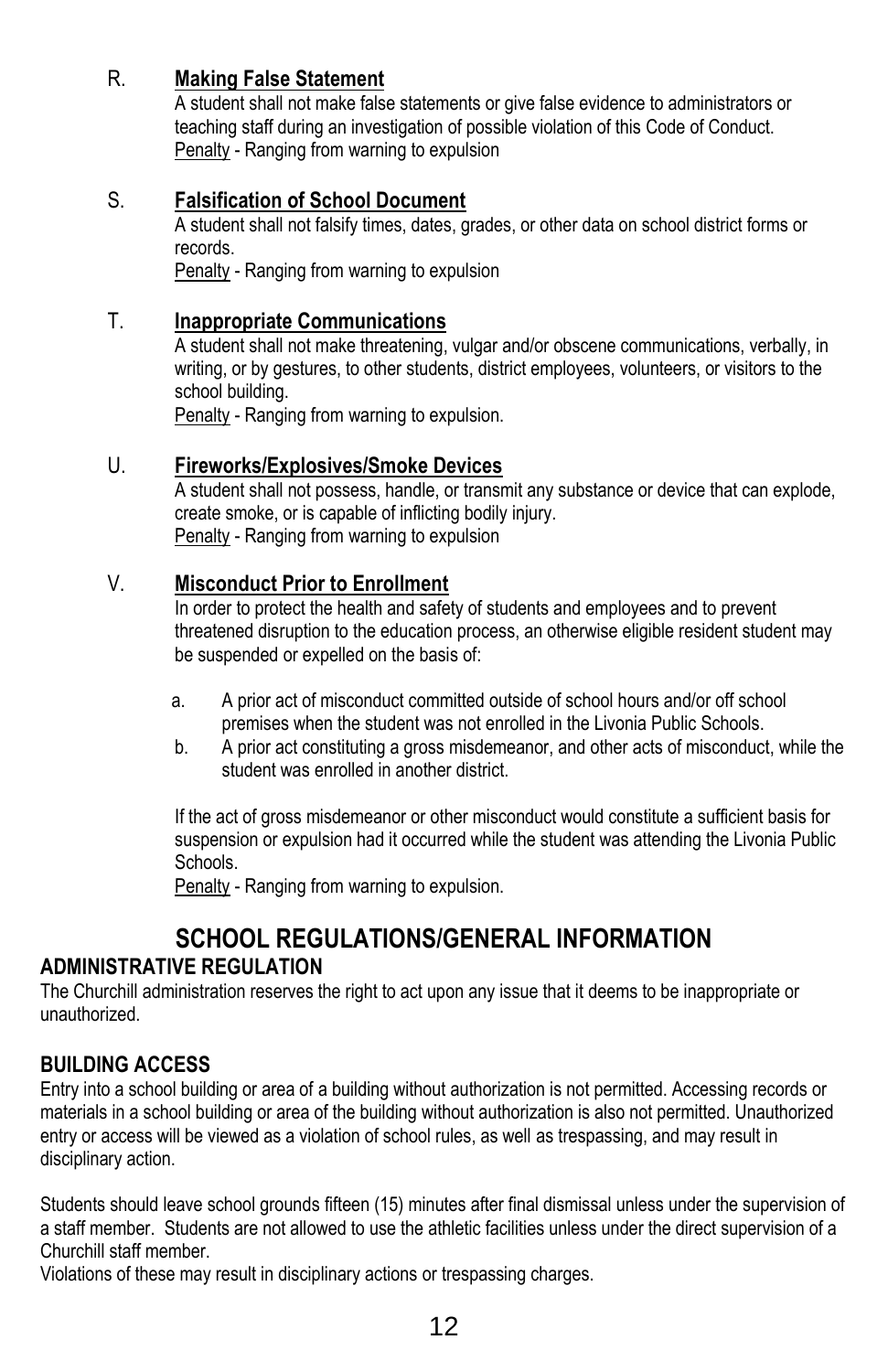#### **BULLYING**

The Board of Education believes that a safe and civil environment in school is necessary for students to learn and achieve high academic standards. It is the policy of the District to provide a safe educational environment for all of its students. All forms of bullying toward a student, whether by students, staff, or third parties, including Board members, parents, guests, contractors, vendors, or volunteers, is strictly prohibited.

This policy equally protects all students from bullying behavior regardless of the subject matter or motivation for such impermissible behavior. This policy applies to all activities in the District, including activities in a classroom, elsewhere on school premises, on a school bus or other school-related vehicle, or at any schoolsponsored, school-approved or school-related activity or function whether or not it is held on school premises, such as field trips or athletic events where students are under the school's control, or where an employee is engaged in school business. This policy also applies to conduct using a telecommunications access device or telecommunications service provider that occurs off school premises if the telecommunications access device or the telecommunications service provider is owned by or under the control of the District. Misconduct occurring outside of school may also be disciplined if it interferes with the school environment.

**"Bullying"** is any written, verbal, psychological, physical act or electronic communication, including but not limited to cyberbullying, that is intended or that a reasonable person would know is likely to harm one or more students either directly or indirectly by doing any of the following:

- a. Substantially interfering with education opportunities, benefits, or programs of one or more students
- b. Adversely affecting the ability of a student to participate in or benefit from the District's educational programs or activities by placing the student in reasonable fear of physical harm or by causing emotional distress
- c. Having an actual and substantial detrimental effect on a student's physical or mental health
- d. Causing substantial disruption in, or substantial interference with, the orderly operation of the school

"Cyberbulling" is any electronic communication that is intended or that a reasonable person would know is likely to harm one or more students either directly or indirectly by doing any of the following:

- a. Substantially interfering with education opportunities, benefits, or programs of one or more students
- b. Adversely affecting the ability of a student to participate in or benefit from the District's educational programs or activities by placing the student in reasonable fear of physical harm or by causing emotional distress
- c. Having an actual and substantial detrimental effect on a student's physical or mental health
- d. Causing substantial disruption in, or substantial interference with, the orderly operation of the school

Bullying includes a person willfully and repeatedly exercising power or control over another with hostile or malicious intent (i.e., repeated oppression, physical or psychological, of a less powerful individual by a more powerful individual or group) that is reasonably perceived as being motivated either by any actual or perceived characteristic, such as race, color, religion, ancestry, national origin, gender, sexual orientation, gender identity and expression or a mental, physical, or sensory disability or impairment; or by any other distinguishing characteristic. Bullying can be physical, verbal, psychological, written or a combination of all four. Some examples of bullying are:

- a. Physical hitting, kicking, spitting, pushing, pulling; taking and/or damaging personal belongings or extorting money, blocking or impeding student movement, unwelcome physical contact
- b. Verbal taunting, malicious teasing, insulting, name calling, making threats
- c. Psychological spreading rumors, manipulating social relationships, coercion, or engaging in social exclusion/shunning, extortion, or intimidation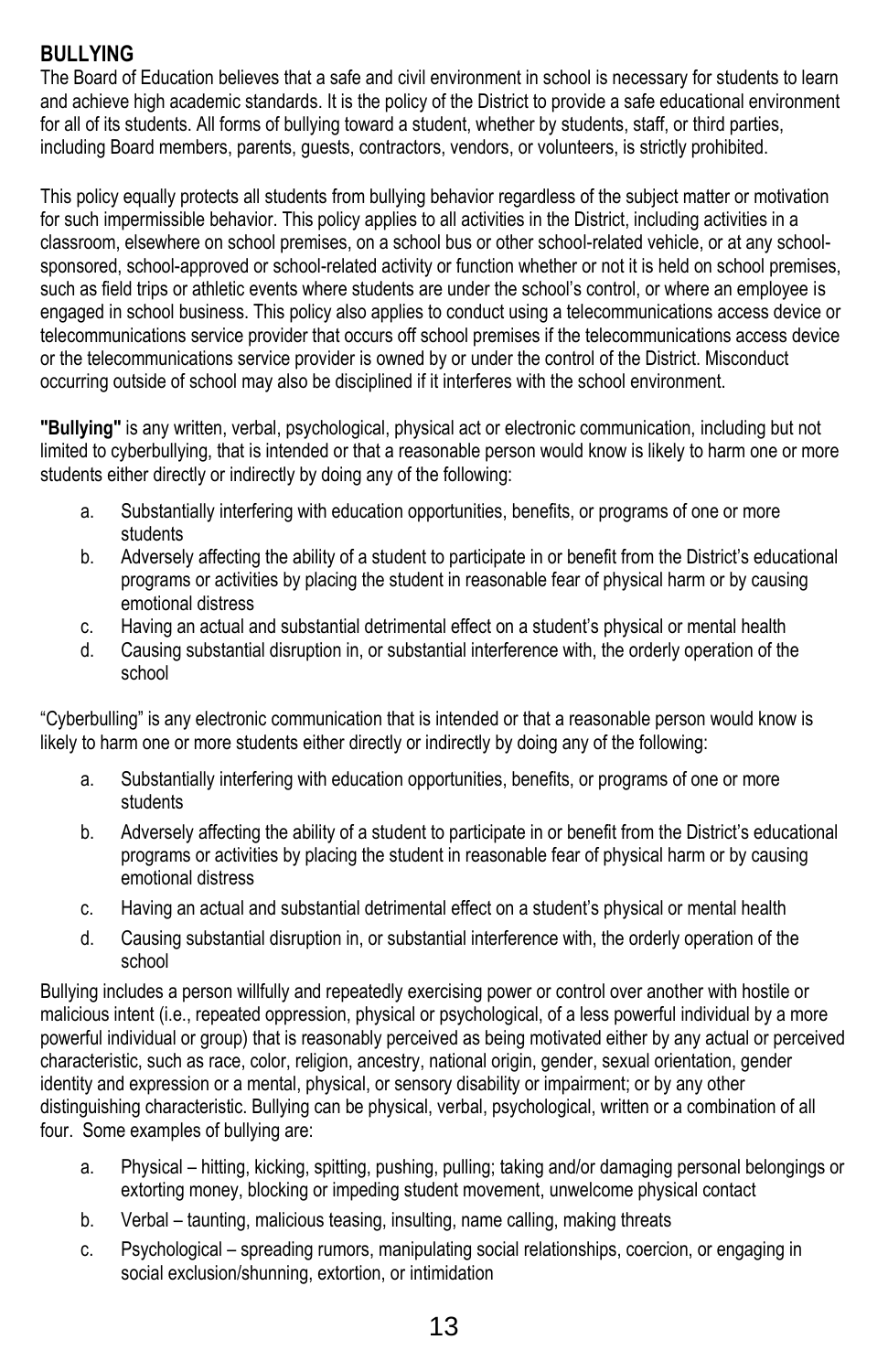d. Written - graphic or electronically transmitted

Any student, whether victim or not, who believes s/he has been or is the victim of bullying, or who is aware of another student who has been or is the victim of bullying, should, and every staff member must, report the situation to the building principal or his/her designee. Complaints against the building principal should be filed with the superintendent or his/her designee. The student may also report concerns to a teacher or counselor who will be responsible for notifying the appropriate administrator.

The building principal (or his/her designee) shall investigate, as promptly as the circumstances permit, and document all complaints about bullying (as defined in this policy) and other behavior which may violate this policy. If the investigation finds an instance of bullying has occurred, it will result in appropriate consequences.

The individual responsible for conducting the investigation shall notify the parents/legal guardians of the victim, as well as of the perpetrator, of the verified incident(s) of bullying as well as the results of the investigation to the extent consistent with student confidentiality requirements. A record of this contact, or attempt to notify, shall be noted.

The individual responsible for conducting the investigation shall document all reported incidents which are prohibited, and report all verified incidents of bullying or other behavior which violates this policy, as well as any remedial action taken, to the superintendent or his/her designee.

The superintendent, or his/her designee, shall submit a compiled report to the board on an annual basis. The superintendent is responsible for implementation of this policy. This policy will be publicized by being placed on the school district's website and in student handbooks. Retaliation, or making a false accusation against a target of bullying, a witness, another person with reliable information about an act of bullying, or any person who reports, is thought to have reported, files a complaint, or otherwise participates in an investigation or inquiry concerning allegations of bullying is prohibited. Such retaliation shall be considered a serious violation of board policy and independent of whether a complaint is substantiated. Suspected retaliation or false accusations should be reported in the same manner as bullying behavior. Making intentionally false reports about bullying behavior for the purpose of getting someone in trouble is similarly prohibited. Retaliation and intentionally false reports may result in disciplinary action as indicated above.

This policy is not intended to and should not be interpreted to interfere with legitimate free speech rights of any individual. However, the district reserves the right and responsibility to maintain a safe environment for students, conducive to learning and other legitimate objectives of the school program. This policy is published in the student handbook annually, which is accessible on the school and district websites.

#### **Confidentiality**

To the extent appropriate and/or legally permitted, confidentiality will be maintained during the investigation process. However, a proper investigation will, in some circumstances, require the disclosure of names and allegations. To the extent permitted by law, documents comprising the investigation will be maintained in a secure manner, will not be co-mingled with other documents, and will be disclosed only in accordance with law or on a "need to know" basis.

#### **CHEATING/PLAGIARISM**

Cheating and/or plagiarism is the act of stealing or copying someone else's ideas, words, or work and passing it off or claiming it as your own. This is clearly dishonest and unacceptable at Churchill High School.

Plagiarism consists of:

- 1. Direct quoting without giving credit to the source.
- 2. Omitting quotation marks to indicate quoted material.
- 3. Paraphrasing the idea(s) of others without giving them credit.
- 4. Copying any work of other students.
- 5. Handing in work which has already been given credit or which was done by another.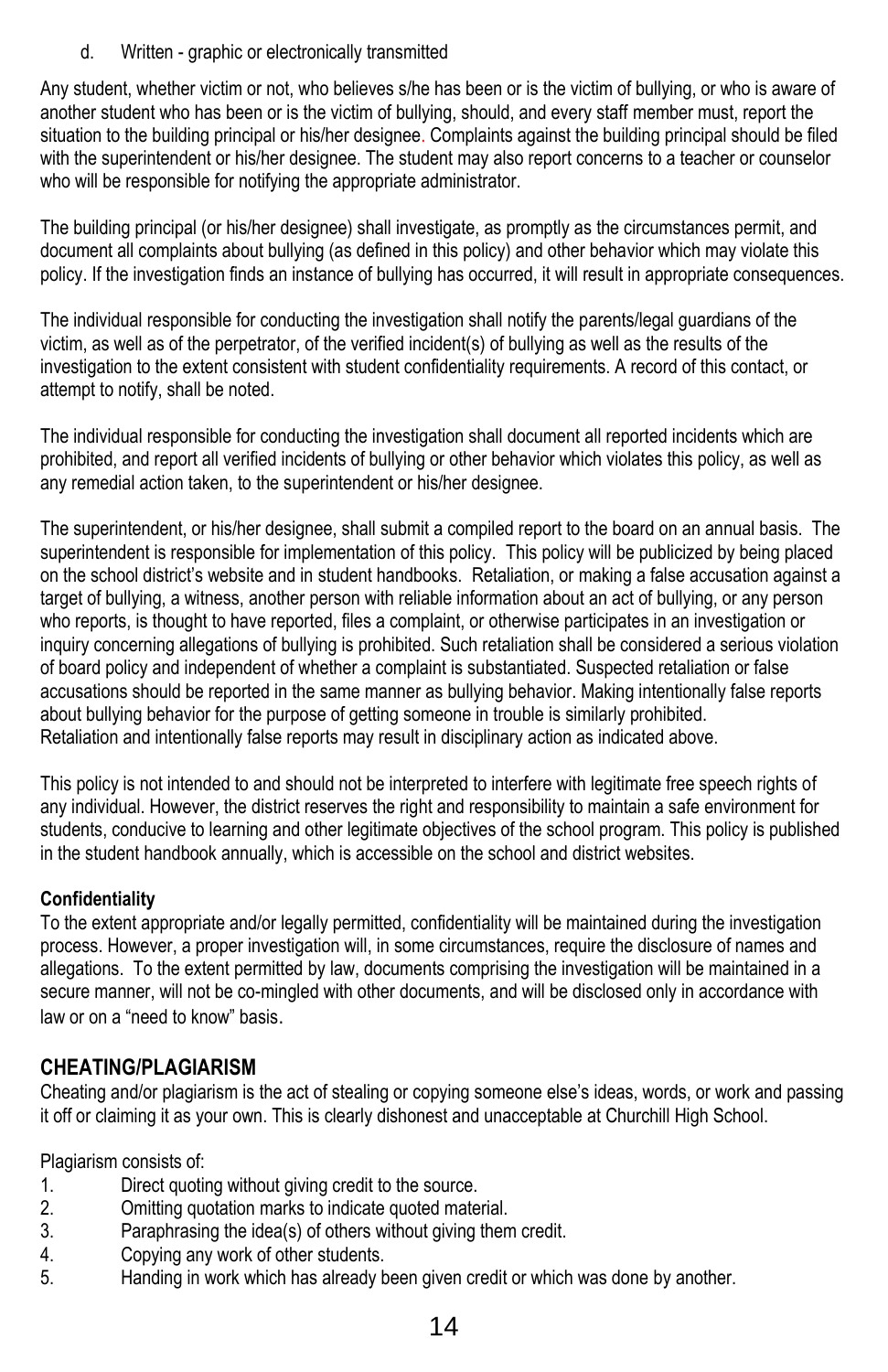6. Copying word for word or taking material verbatim from the internet without proper documentation.

Students thought to have plagiarized will be advised by the teacher that the policy is being implemented. The teacher who discovers cheating or plagiarism will immediately confiscate the paper, test, or project, contact the parent, and write a disciplinary referral to the administrator. The particular circumstances involved in each specific case will determine the teacher's recommendation.

Penalty could include loss of credit for the test/paper/project, a failing mark for the card marking period, suspension from school, and/or withdrawal from the course with an EW. Subsequent plagiarism or cheating in class will result in more severe penalties including possible failure for the semester.

#### **CLUB AND ACTIVITY LETTERS**

Certain clubs and activities may choose to recognize success in their endeavors with a club or activity letter. Minimum criteria to be awarded such a letter will be two years of involvement in the club or activity along with other criteria as determined by the sponsor and the administration.

#### **COMMUNICATION DEVICES**

Students are not to use electronic communication devices in class unless authorized by the teacher. These items may be disruptive to the educational environment. The administration recognizes that mobile devices are a desirable and convenient means of communication between parents and their children. Thus, authorized mobile device use is outlined below:

- 1. Mobile/electronic devices are not to be seen or heard during class time unless approved by the teacher.
- 2. If mobile device use creates or causes disruption to the safe and orderly school environment consequences may be given.

Students found in violation of the guidelines stated above may have their mobile devices confiscated by an administrator. The student will face disciplinary action (ranging from warning to suspension) and the device will be returned to the student or a parent/guardian at the administrator's discretion.

#### **CONFIDENTIAL HOTLINE – 734-744-2545**

Livonia Public Schools has a confidential hotline to assist parents and students who need to give information to the district that they feel is important but who may wish to remain anonymous.

#### **DELIVERIES**

Except for special circumstances requiring prior administrative approval, deliveries from restaurants, businesses, or independent delivery services are prohibited. This restriction helps to ensure safety in the building and to reduce the number of disruptions to the educational environment.

Parents or guardians who bring items for the students into the building during the school day may drop the item(s) off in the main office. Students may pick up their items during passing time.

#### **DRESS AND GROOMING STANDARDS**

The spirit of the Livonia Public Schools dress and grooming standards is best reflected in the following excerpt from the Board of Education policy:

"Dress or grooming which is distracting to or disruptive of the educational process is prohibited." These guidelines are offered as general statements so that students and parents/guardians can select and purchase clothing appropriate to the school environment. As in most other things, good judgment and common sense are the ultimate standards.

Students who arrive at school inappropriately dressed will be asked to remedy the problem. This may involve being sent home to change a particular article of clothing. Parent/guardian cooperation is appreciated. Detentions and suspensions are appropriate for students who continue to disregard the dress code policies.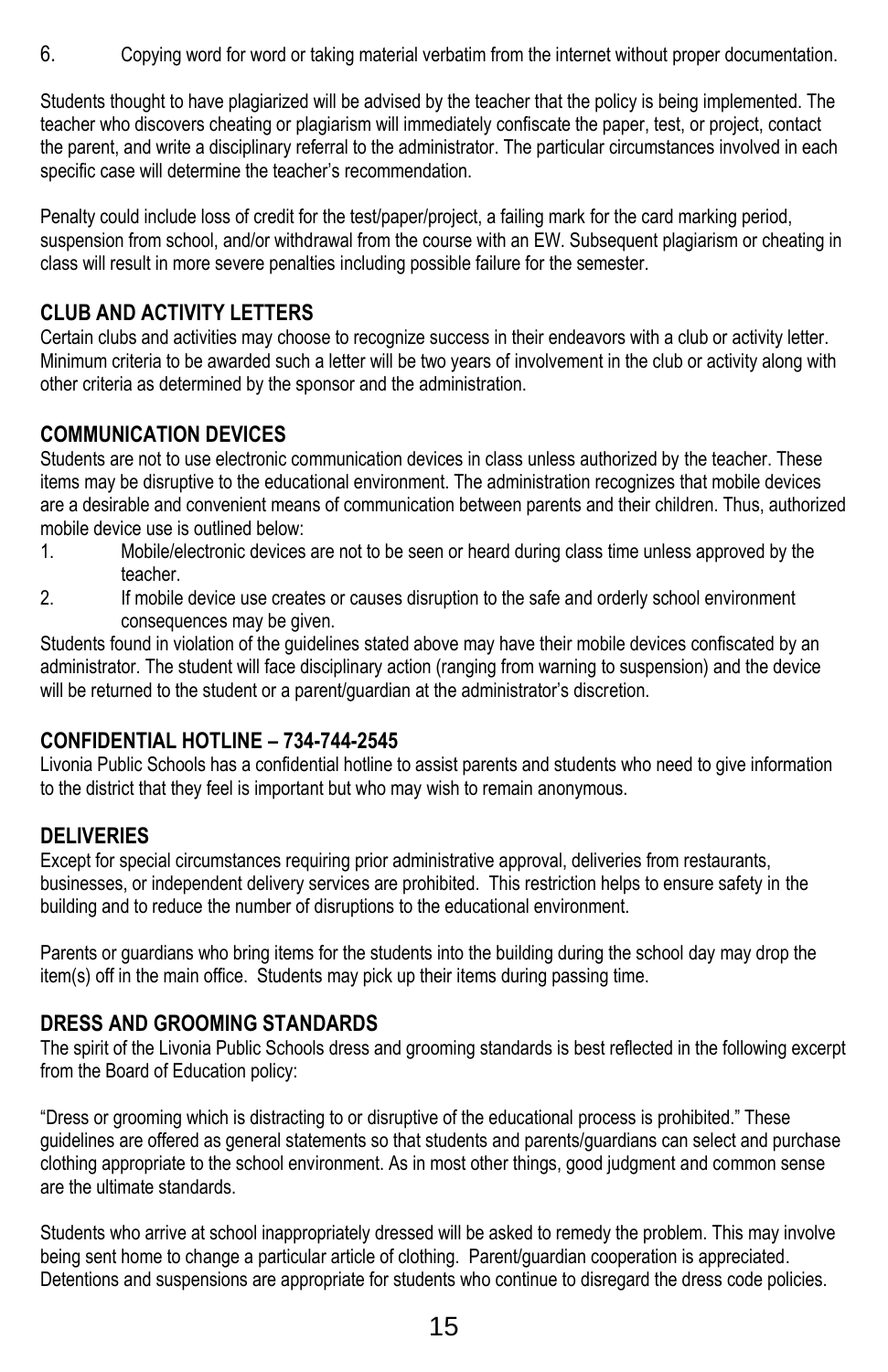Exceptions to the above for "special" days may be declared by the administration.

In order to assist students and parents to comply with this provision, the following guidelines have been developed. The school administration maintains the right to restrict anything that is deemed to be unauthorized or inappropriate.

- 1. Shorts, skirts, and dresses worn to school must be modest in nature and appropriate for school.
- 2. Tops worn to school must be modest and appropriate. Tops that are too revealing or expose undergarments are not permitted. Bare mid-riffs or exposed sides are not permitted.
- 3. Pants that reveal under garments are not appropriate. Under garments may not be worn as an outer garment.
- 4. Shoes must be worn at all times.
- 5. Ball caps, weave caps, faith-based head covings, and doctor approved head coverings are allowed to be worn during the school day and inside the classroom. Hoodies or any head covering that covers the ears and/or face are NOT allowed to be worn during the school day. This includes inside the classroom.
- 6. Clothing with logos or designs that promote inappropriate or illegal behavior such as smoking, sexual harassment, drugs, or alcohol are not to be worn to school. Clothing with suggestive messages or inappropriate language is also not to be worn to school. Finally clothing and paraphernalia believed to be gang related or indicative of gang membership or association is prohibited.
- 7. Sunglasses are not to be worn during school hours.
- 8. Jackets and coats should be kept in student lockers.
- 9. Any clothing or decorative adornment which could be deemed as hazardous is not allowed in school.
- 10. Special areas may require additional clothing standards such as appropriate clothing around machinery, eye protection dictated by O.S.H.A., and the Board of Health standards involving food preparation.
- 11. Unusual hair styles that are disruptive to the educational process or dangerous to other students will not be permitted.

#### **DRUG PARAPHERNALIA**

Items used in the drug use culture are not to be brought to school. If found, they will be confiscated, and the student will face disciplinary action. Examples of these items are vapes, cigarette papers, pipes, lighters, etc. These are but a few examples and Churchill will not be limited to the items mentioned.

#### **ELECTRONIC CIGARETTES/E-CIGARETTES/VAPES** (use or possession) –

The use or possession of e-cigarettes/vapes is against Churchill school policy. Students in violation of these rules are subject to suspension (similar to that of tobacco/smoking use or possession) and the immediate confiscation of the electronic cigarette and suspension.

#### **EMERGENCY CARDS**

Each student is required to have on file an emergency card signed by his/her parent/guardian for emergency situations. Class schedules will not be provided if a signed emergency card is not turned in at the beginning of the school year. Any information updates that take place during the school year should be submitted in writing, signed by a parent/guardian, and turned in to the main office. Proper documentation is required for an address change. Regular updates of phone numbers, addresses, and e-mail contacts throughout the school year are critical to ensure home/school communication.

#### **END OF SCHOOL YEAR BEHAVIOR CONSIDERATION**

Students are reminded that all school policies will be rigidly enforced during the closing weeks of the school year. All students will be expected to demonstrate acceptable standards of behavior. Any behavior which is disruptive to the school or threatens the safety and well-being of others will not be tolerated. Seniors who do not follow school rules and regulations will jeopardize their opportunity to participate in the prom and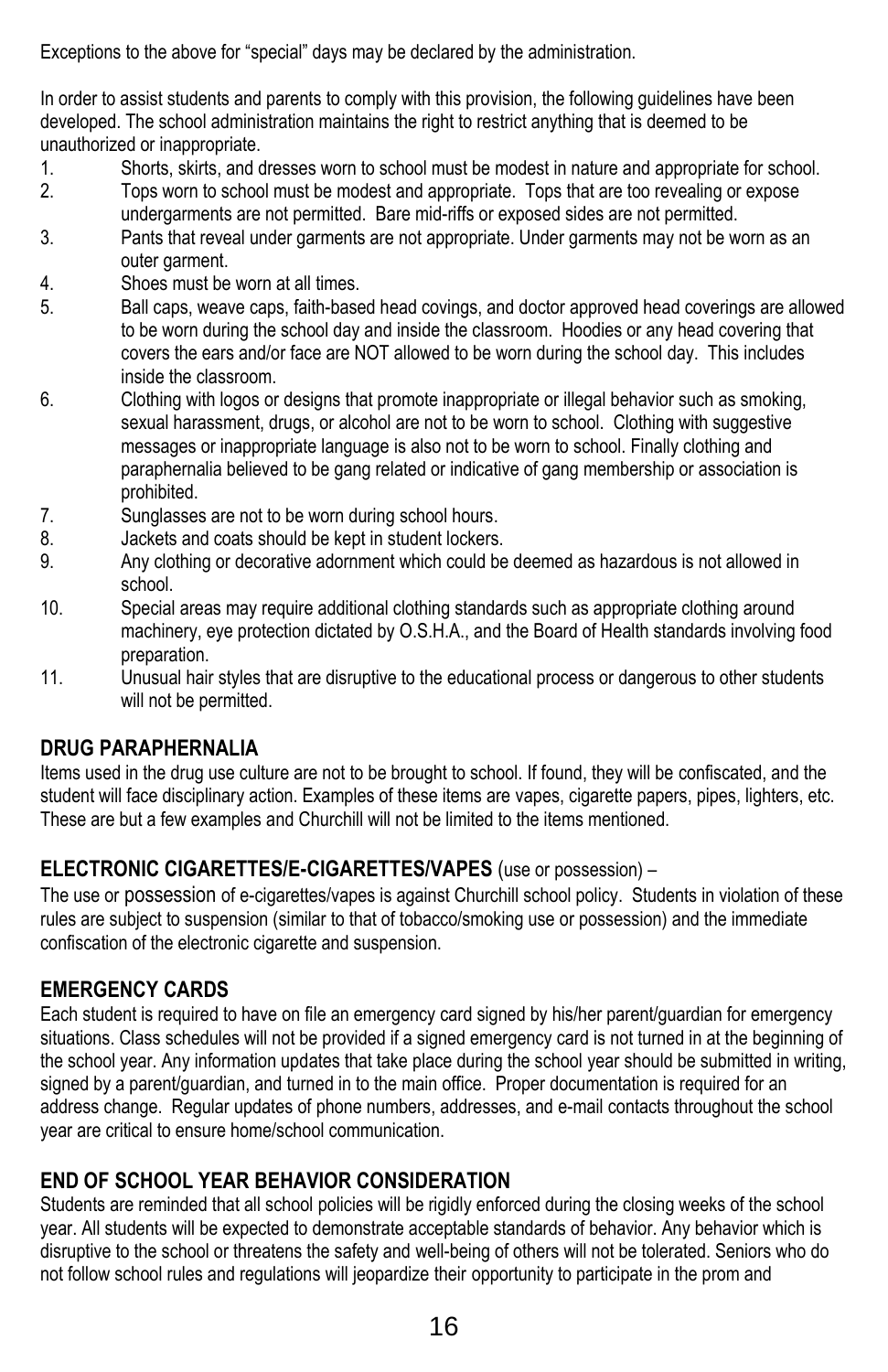commencement exercises. Suspensions would apply to all school-sponsored events and activities both on and off campus.

#### **EXTORTION AND THREATS**

Any action involving extortion or threats could be subject to disciplinary action including expulsion.

#### **FALSE ALARMS**

Any student who pulls a false fire alarm will be suspended from school. A full report will be made to the fire marshal and to the police department for prosecution as a violation of the city code.

#### **FIGHTING**

Students are expected to avoid fighting situations. Students involved in a fight in school, en-route to and from school, or at school activities will be suspended. Police involvement may be part of the disciplinary process. Any subsequent fights (during the student's high school career) will result in additional penalties including possible expulsion.

Any student that refuses to comply with directions from staff during a fight or strikes a staff member during a fight may be subject to an expulsion hearing at the board of education office.

Any student found to be inciting, encouraging, recording, or causing a loud disturbance during a fight will be subject to disciplinary action.

#### **FORGERY**

Forging any school staff's signature or parent/guardian signature is regarded as a serious offense resulting in disciplinary action.

#### **FRAUDULENT REPRESENTATIONS**

Any false or misleading statements or actions are detrimental to the good order and functioning of the school and will result in disciplinary action. This is particularly applicable to false calls received at school.

#### **HARASSMENT**

No sexual, racial, religious, or ethnic harassment of a student or staff member is allowed. Sexual harassment means any sexual references or contact which make a person uncomfortable or are said to "make fun of" or embarrass or abuse another person. Racial, religious, and ethnic harassment are references which "make fun of," embarrass, or abuse a person based on his/her race, religion, or nationality. Any of the above-mentioned harassment is regarded as a serious offense which is punishable by a range of administrative consequences which could include suspension or expulsion and is subject to review by the school resource officer.

#### **HARMFUL SUBSTANCES**

A student shall not manufacture, sell, possess, use or deliver, any drugs, narcotic drugs, or synthetic drugs (i.e., K2, Spice, "bath salts", etc.) nor be under the influence of any of those substances. Consequences for a violation of this policy include suspension up to expulsion. A parent/guardian conference may be required before the student returns to school. The school will also notify the police department as is appropriate.

Range of suspension to be determined by school administration.

#### **I.D. CARDS**

Students are expected to carry their I.D. card at all times. Replacement costs for a lost or stolen I.D. card is \$5.00. Replacement services are offered through the Main Office.

#### **INITIATIONS, HAZING, AND INDUCTIONS**

The Churchill administration believes that initiations have the potential to embarrass, harm, demean, or jeopardize the safety of the individuals involved and thus are considered a form of hazing. Therefore, no form of initiation, voluntary or involuntary, will be permitted in connection with any club, athletic team, or activity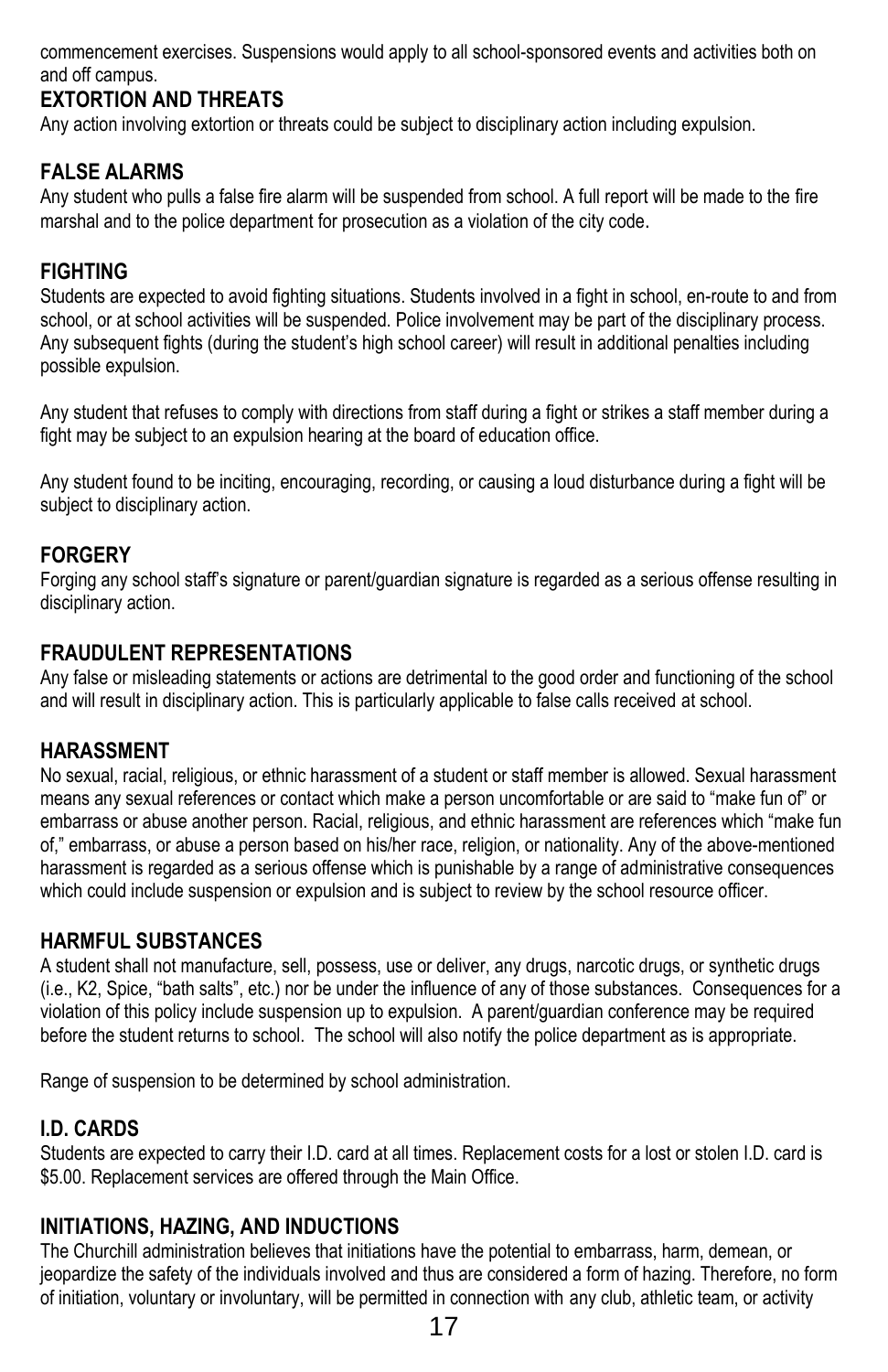associated with Churchill High School. Any induction into a school-sponsored organization must be authorized by the administration.

#### **LEAVING THE SCHOOL BUILDING**

Churchill High School is a closed campus. No one should leave the school building or campus without permission. When it is necessary to leave the school during the school day, students must check out through the main office. Trips to the parking lot require administrative approval. If a student leaves without permission at any time for any reason during the school day, he or she will face disciplinary action ranging from warning to suspension with potential loss of parking privileges.

#### **LOCKERS**

Lockers are provided to all students and should not be shared. Locker combinations should be kept in the strictest confidence. Lockers are the property of the school district and school personnel may enter the lockers from time to time and inspect the contents without notice to or the approval of the student.

#### **LOST AND FOUND**

A lost-and-found location is provided in the planning room. Since it may require several days for a lost article to be turned in, a student who has lost an item should persist in inquiring for it. Unclaimed articles will be donated or disposed of.

#### **MEDICATION AT SCHOOL**

It is recognized that certain medications may be necessary and must be prescribed at certain times of the day. In many instances the administration of medication can be adjusted to avoid the necessity of administration during school hours. However, there may be instances when medication must be administered to your child during school hours.

#### **When medication is necessary during school hours:**

- 1. It may be necessary and appropriate for a parent or guardian to administer medication to his/her child. Please contact the school office to make appropriate arrangements.
- 2. If school personnel will be administering medication, the accompanying medication authorization form must be completed by the student's physician and parent or guardian and returned to the school office before administration of medication. **This authorization is valid for the current school year only**.
- 3. It will be the student's responsibility to make contact with the designated staff member for the administration of medication unless other arrangements have been agreed to by the building principal.
- 4. "As needed" medication requires a physician's statement specifying dosage limits.
- 5. All medications to be administered at school must be in an original, appropriately labeled container. (Must specify student name, medication name, frequency, and dosage to be given.)
- 6. **Both** prescription and nonprescription medications require a completed physician and parental/guardian authorization form.
- 7. All medications that are to be administered by school personnel must be brought to school and immediately turned in the school office. Inhalers or medication for life-threatening situations may be maintained by the student or in other locations as approved by the building administrator.
- 8. All controlled-substance medications (defined as drugs regulated by the Federal Controlled Substances Acts, including opiates, depressants, stimulants, and hallucinogens) will be counted and recorded upon receipt with the parent/guardian.
- 9. Medication left over at the end of the school year, or after the student has left the district, shall be picked up by the parent/guardian. If this is not done, the individual who administers the medication will dispose of the medication and record this disposal on the medication log.
- 10. Individual exceptions to these procedures must be approved by the building principal.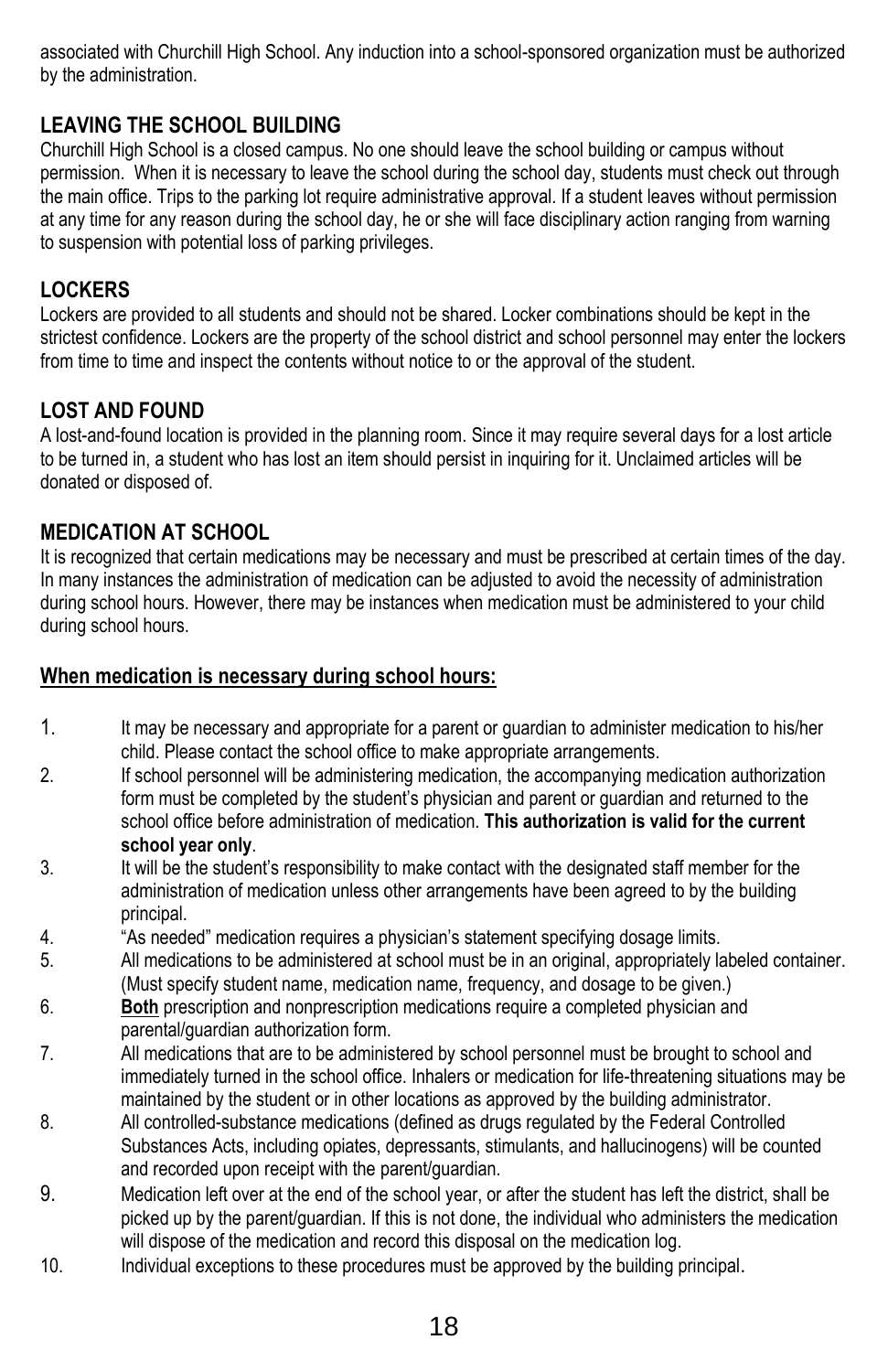#### **STUDENT DRIVING and PARKING**

Student parking is limited and requires purchase of an approved permit. A permit can be used for one car only. Parking is a privilege, not a right, and no student is guaranteed a permit. Student parking is only allowed in the student lot. Students must have passed all classes the previous semester to be eligible for a parking permit. Parking permits may be revoked at the discretion of the administration.

Distribution of student permits is limited to seniors and juniors through the end of first semester. Sophomore applications may begin at the start of the second semester. Freshman will not be considered for a permit.

#### **PARKING STANDARDS**

All school building rules and expectations apply equally to the parking lot and grounds. A vehicle driven by a student is required to have an assigned parking permit affixed to the lower left front windshield. Drivers and their passengers are expected to exercise good judgement and common sense necessary to keep the parking lots and adjacent streets safe. Violations of laws and school parking standards may result in ticketing by the Livonia Police and/or towing at the owner's expense.

Students are not allowed to return to the parking lots during school hours without administrative permission. A student using a car to leave school, without properly checking out through an office, may lose parking privileges.

The privilege of parking comes with responsibility. Through use of the school parking lot, students are consenting to allow school personnel to search the vehicle. Illegal drugs, alcohol, weapons, or other dangerous instruments may be seized and used as evidence in a suspension or expulsion hearing. Police authorities may also be notified. Failure of a student to submit to a search will, at minimum, lose parking privileges.

Parking on school grounds is a privilege. Excessive absences may result in a student's parking privilege being revoked.

#### **PARKING FEE**

Students granted a parking permit must pay a \$50.00 fee. Checks shall be made out to Livonia Public Schools or submitted through PaySchools.com. Permits purchased after March 1 will be a \$25.00 fee.

#### **PUBLIC DISPLAY OF AFFECTION**

Kissing and other inappropriate displays of affection in the halls other than handholding are not acceptable. When such behavior is repetitive, disciplinary action will follow.

#### **SCHOOL DANCES**

Dance policies can be found on the school's website.

#### **SCHOOL RECOGNITION JACKETS**

School recognition jackets have been designed by our high school for the wearing of academic, club, or activity letters. Such jackets may be purchased through vendors listed at our student activities or athletic office. Academic letters, club letters, activity letters, and athletic letters should be worn with pride on these jackets. Anything worn on these jackets must be in compliance with the standards prescribed by the student activities director or athletic administration.

#### **SCHOOL SAFETY**

Students are expected to treat all staff and other students with respect at all times. A student who is having a problem with another student should ask a teacher, counselor, or administrator for help with resolving the problem. Any type of threat or intimidating behavior toward a staff person or other student is unacceptable and will be considered to be very serious. Administrative action will include parent contact and may include contact with the school social worker and a parent meeting with the school administrator and the school district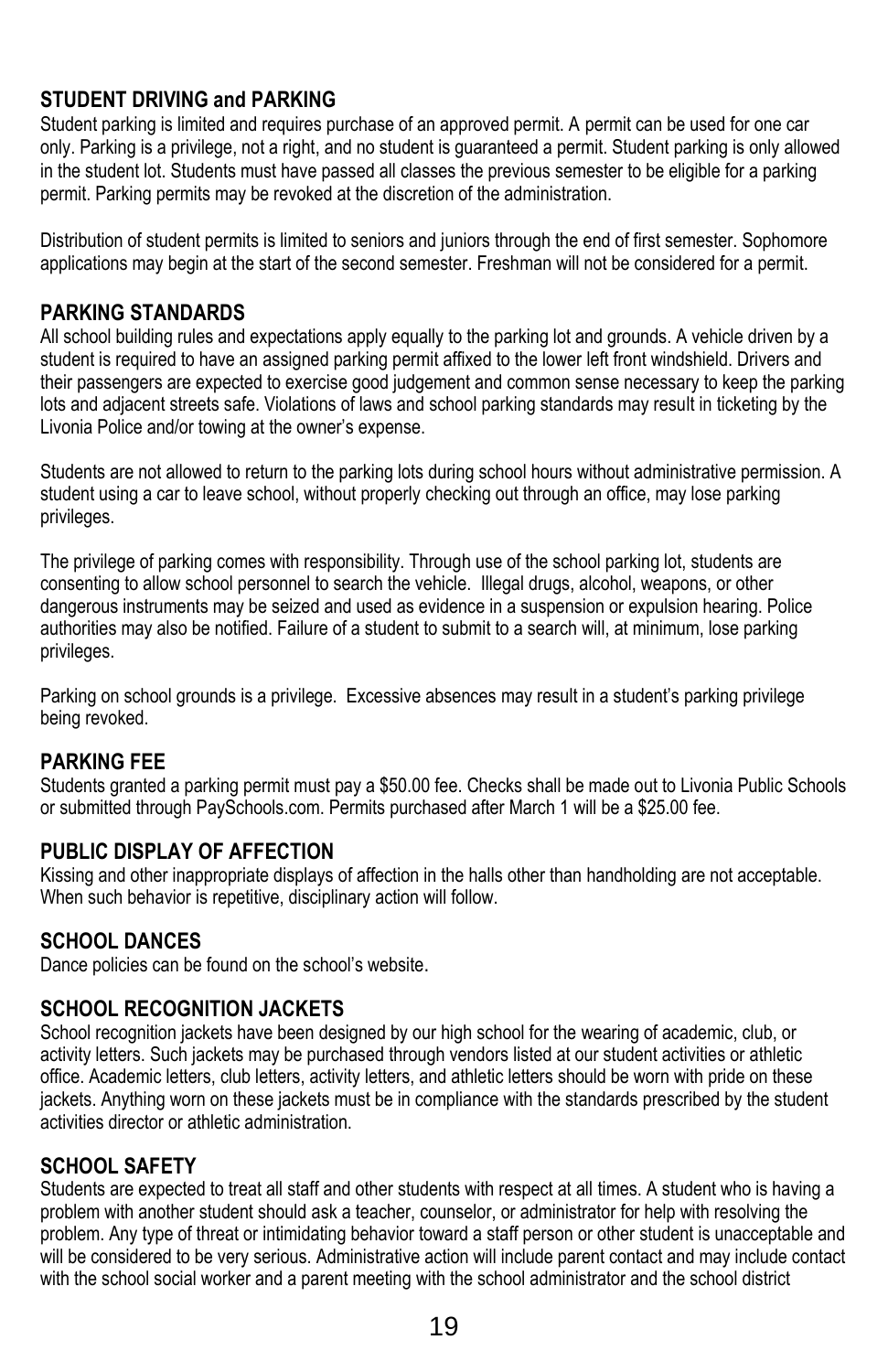Director of Security, police involvement may be part of the disciplinary process. School disciplinary action will range from warning to expulsion.

#### **SOCIAL MEDIA**

Students are expected to upload, post, and represent themselves or others appropriately using social media. False representation of self or others may result in consequences. In addition, consequences may result if social media use results in a disruption to the learning environment. Consequences for violating this policy range from warning to expulsion.

## **TECHNOLOGY MISUSE**

#### **Livonia Public Schools Student LivNet Access Policy (11/12/18)**

Students in the Livonia Public Schools will be provided, with parent or guardian approval, access to network resources and electronic equipment and communications (hereinafter called LivNet) for educational purposes. This access to LivNet is designed to assist in the collaboration and exchange of information, to facilitate personal growth in the use of technology, and to enhance information gathering and communication skills. The use of LivNet includes limited access to the internet using their own personal device or a District device.

Students must comply with the following acceptable use of LivNet for Livonia Public Schools:

- 1. The use of LivNet at school is a privilege and may be revoked by the administrators of LivNet at any time.
- 2. The district reserves the right to monitor and review at any time any type of use or information accessed, used, stored, sent, received, or downloaded on district computers or equipment.
- 3. Any misuse of LivNet may result in disciplinary action as a violation of Board Policy JD, Prohibited Acts, B{1}, F{2}, G{3}, and I{4}. Misuse of LivNet shall include, but is not limited to, the following:
	- a. Use of LivNet for discriminatory acts, hacking or unlawful online activities, or to access, use, store, send, receive or download material, which is harmful to minors, including but not limited to hate mail, harassment, profanity, obscenity, vulgar statements, or pornography.
	- b. **Illegal installation or use of copyrighted software.**
	- c. Intentionally seeking information on, obtaining copies of, or modifying files, other data or passwords belonging to other users, and the unauthorized disclosure of personal identification information of minors.
	- d. Disrupting the operation of LivNet through abuse of the hardware or software.
	- e. Use of Livnet for any commercial-for-profit purpose.
	- f. Use of LivNet for non-educational/non-district-related communications.
	- ---------------------------------------------------
- {1} JD, B: A student shall not intentionally cause, or attempt to cause, damage to school property or steal, or attempt to steal, school property.
- {2} JD, F: A student shall not fail to comply with instructions and directions of teachers, student teachers, substitute teachers, teacher aides, principals, other school personnel, or persons acting in chaperon or supervisory capacity.
- {3} JD, G: A student shall not commit, or participate in, any conduct or act defined as a crime by state law or local ordinance.
- {4} JD, I: A student shall not commit, or participate in, any conduct or act prohibited by a school building's rules and regulations.

\*The actual LivNet form requiring signatures of parent and student are signed when the student enters 9<sup>th</sup> grade or is a new registration to a school.

#### **TEXTBOOKS**

Students may be provided with textbooks. The responsibility for the return and condition of the textbooks is the students. Fines will be charged for lost and misused textbooks. If these obligations are not taken care of prior to the start of the next semester, the student's schedule will not be issued.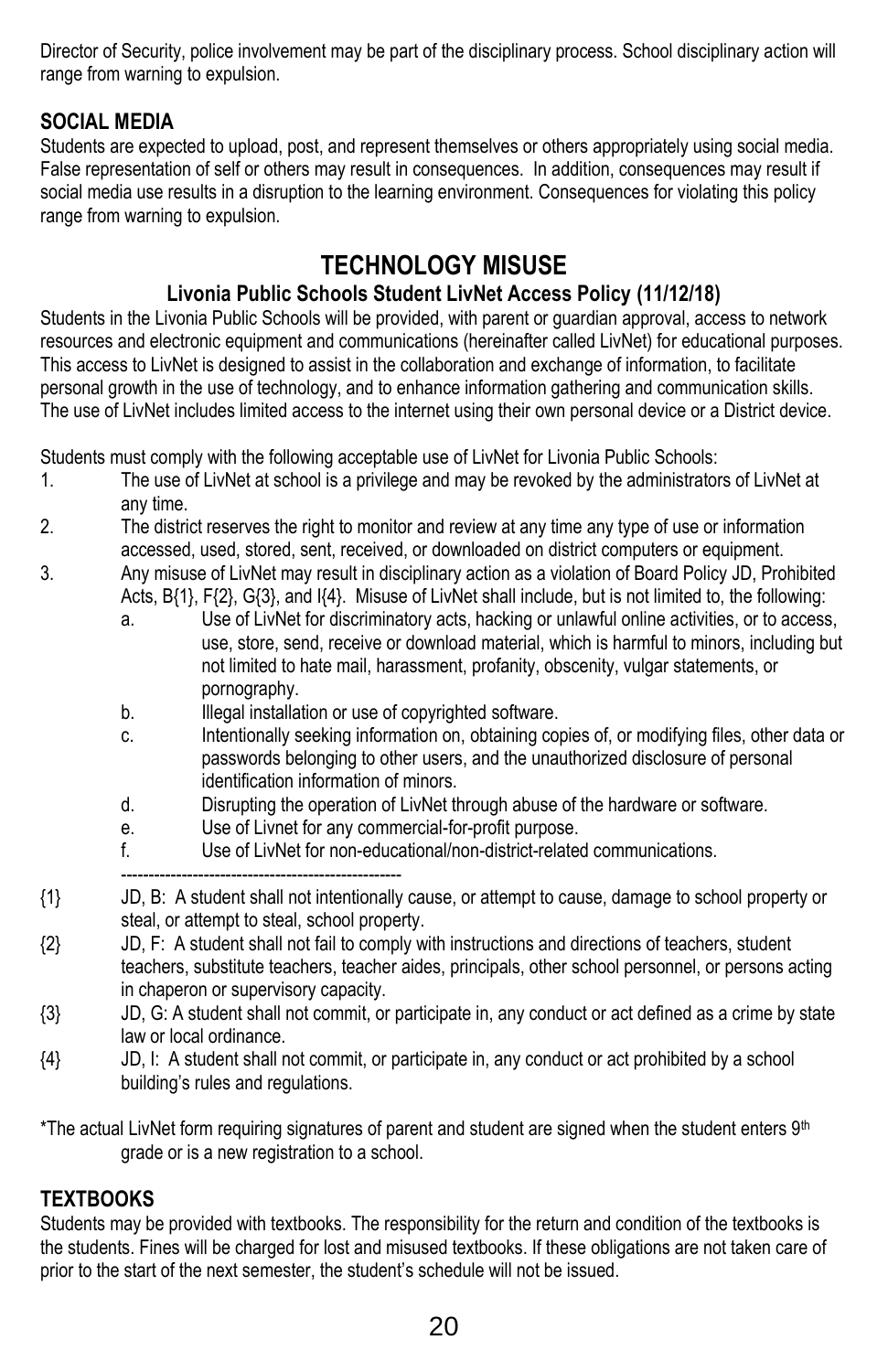#### **TRANSPORTATION**

Transportation shall be provided for secondary students living more than one and one-half miles from the school of designated attendance. Exceptions may be made for safety and health reasons.

Students who are transported are required to have a bus pass or ID. If a pass is lost, a temporary bus pass, good for one day, may be obtained in the main office. A student may only have two temporary bus passes per semester. A permanent replacement pass must be made at the main office. The charge will be \$5.

The school district provides many of our students with bus transportation to school. This privilege carries with it responsibilities on the part of the students. The safety of all requires good conduct on the part of all passengers. Those students who cannot behave on the buses will be prohibited from riding them. The same high standards apply to buses as apply in school. The Board of Education believes that bus transportation is a privilege and not a right. It is expected that all students riding buses will abide by the following regulations:

- 1. Follow the Bus Driver's directions (without argument or discussion).<br>2 Stay in your seat
- Stay in your seat.
- 3. No yelling or swearing.
- 4. Keep hands, arms, legs, and objects to yourself (no fighting or throwing things).
- 5. No eating, drinking, vaping, or smoking.

Transportation Consequences – Violation of bus rules may result in disciplinary action including warning or expulsion.

LPS buses are equipped with monitoring cameras.

#### **TRESPASSING**

Churchill High School maintains a closed campus for the safety and security of all students and staff. Persons coming on campus whom the administration deem not to have legitimate business may be subject to trespassing charges and will be reported to law enforcement agencies. All visitors should sign in at the main doors upon entering the building.

#### **WEAPONS, ARSON, CRIMINAL SEXUAL CONDUCT**

The Board of Education has enacted the following regulation in accordance with federal law, being the Gun-Free Schools Act of 1994, and Michigan law, being Act 328 of the Public Acts of 1994, requiring the school district to expel a student who commits certain prohibited acts:

- 1. The school district's student code of conduct shall be administered and enforced in compliance with the Gun-Free Schools Act and Act 328 of the Public Acts of 1994. Except as otherwise required by the Gun-Free Schools Act and P.A. 328, 1994, the school district's student code of conduct and due process procedures in effect at the time of this board policy shall remain in full force and effect and shall be administered and enforced as written.
- 2. As provided in the Gun-Free Schools Act and P.A. 328, 1994, a student shall be expelled if it is determined that the student brought a dangerous weapon to school, possessed a dangerous weapon at school or in a weapon-free school zone, committed arson in a school building, or on school grounds, or committed criminal sexual conduct in a school building, or on school grounds.

A dangerous weapon means:

- a. Any firearm (including a starter gun and BB gun) which is designed to expel a projectile by the action of an explosive or the frame or receiver of any such firearm.
- b. Any firearm muffler or firearm silencer.
- c. Any explosives, incendiary or poisonous gas device (i.e., bomb, grenade, rocket having a propellant charge of more than four (4) ounces, missile having the explosive or incendiary charge of more than one-quarter (1/4) ounce, mine, or device similar to any of these devices.)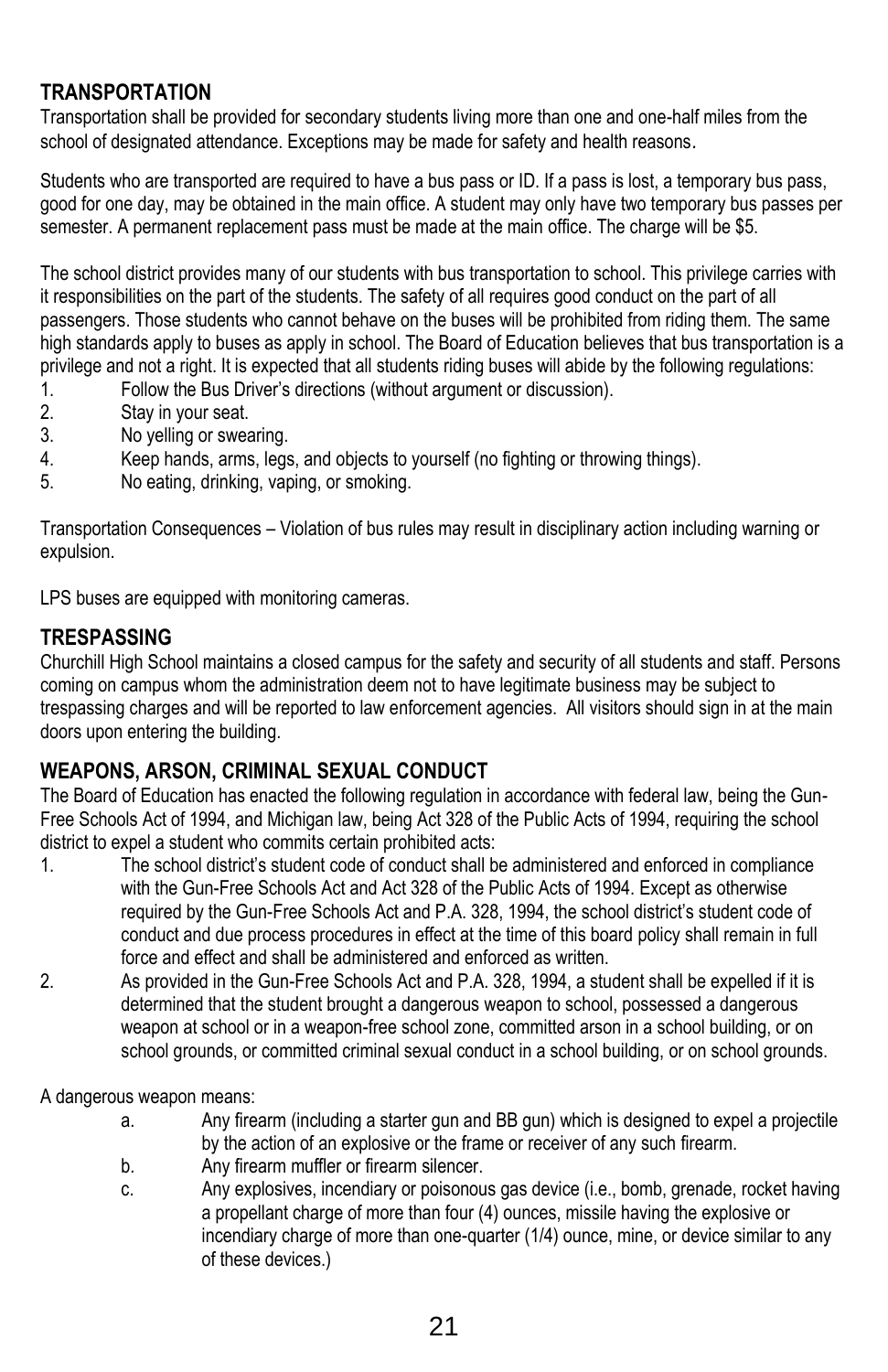d. A dangerous weapon shall also mean a dagger, dirk, stiletto, knife with a blade over three (3) inches in length, pocketknife opened by mechanical device, iron bar, or brass knuckles.

NOTE: As prescribed by Public Act 328, the length of a "Dangerous Weapon," Arson, or Criminal Sexual Conduct expulsion will be 180 school days—a full year of school. Also, during that time, a student cannot attend any other public school in the State of Michigan.

**As required by law, the police will be contacted in all issues related to weapons, arson, or criminal sexual conduct. Any persons found in violation of state or local law may be subject to prosecution.** 

#### **SUSPENSION FROM SCHOOL**

When students engage in unacceptable behavior or violate school regulations, they may be subject to suspension from school. When this becomes necessary, the school administrator will provide oral or written notice of the charges against the student, and if the student denies the charges, an explanation will be afforded of the evidence which supports the suspension. The student will be given an opportunity to present his/her side of the story. A delay between the time "notice" is given and the time of the hearing is not essential. Discussion may occur within minutes after the misconduct has occurred.

In the case where the presence of the student poses a continuing danger to persons or property or an ongoing threat disrupting the academic process, that person or persons may be immediately removed from school. In such cases a notice of charges and a hearing will follow as soon as practicable.

Suspensions of long duration or expulsion for the remainder of the school term, or permanently, require more formal procedures. Only the board of education can expel a pupil permanently from school. In those cases, procedures will include written notice of the rules violated, the intention to expel, and the place, time, and circumstances of the hearing with sufficient time provided to prepare a defense. Students and their parents will be afforded a full and fair hearing with the right to legal counsel or other adult representation.

When students receive in-school suspension, they may remain in the planning room throughout the day. Class work will be requested.

During an out-of-school suspension, the student will not be permitted on any school property, in any school building, or admitted to any school function. School-related activities include career center, skill center, vocational programs, and cooperative educational training. During any suspension, the student will not be allowed to participate in any extracurricular activities or athletics. These activities are by their nature not required and as such will not be available to students on suspension.

#### **SUSPENSION APPEAL PROCEDURES**

Efforts are made at Churchill to assure parents and students of due process in the handling of disciplinary infractions and, at the same time to retain effective decision-making processes. Every reasonable effort will be made to ensure that the rights of those involved are fully protected.

Students and parents have the right to appeal teaching and administrative decisions when they have good reason to believe that such decisions are unjust and not in the best interest of public education.

The following is the appropriate sequence of contacts to be followed when appealing a decision.

| Teacher                    |                | First level  |
|----------------------------|----------------|--------------|
| <b>Assistant Principal</b> | $\blacksquare$ | Second level |
| Principal                  | -              | Third level  |

The appeal process for short-term and long-term suspensions has been more precisely outlined. The board of education adopted the procedure July 14, 1980. The complete document may be reviewed in an earlier section of this handbook under Board Procedures Governing Violations of the Proceeding School Rules.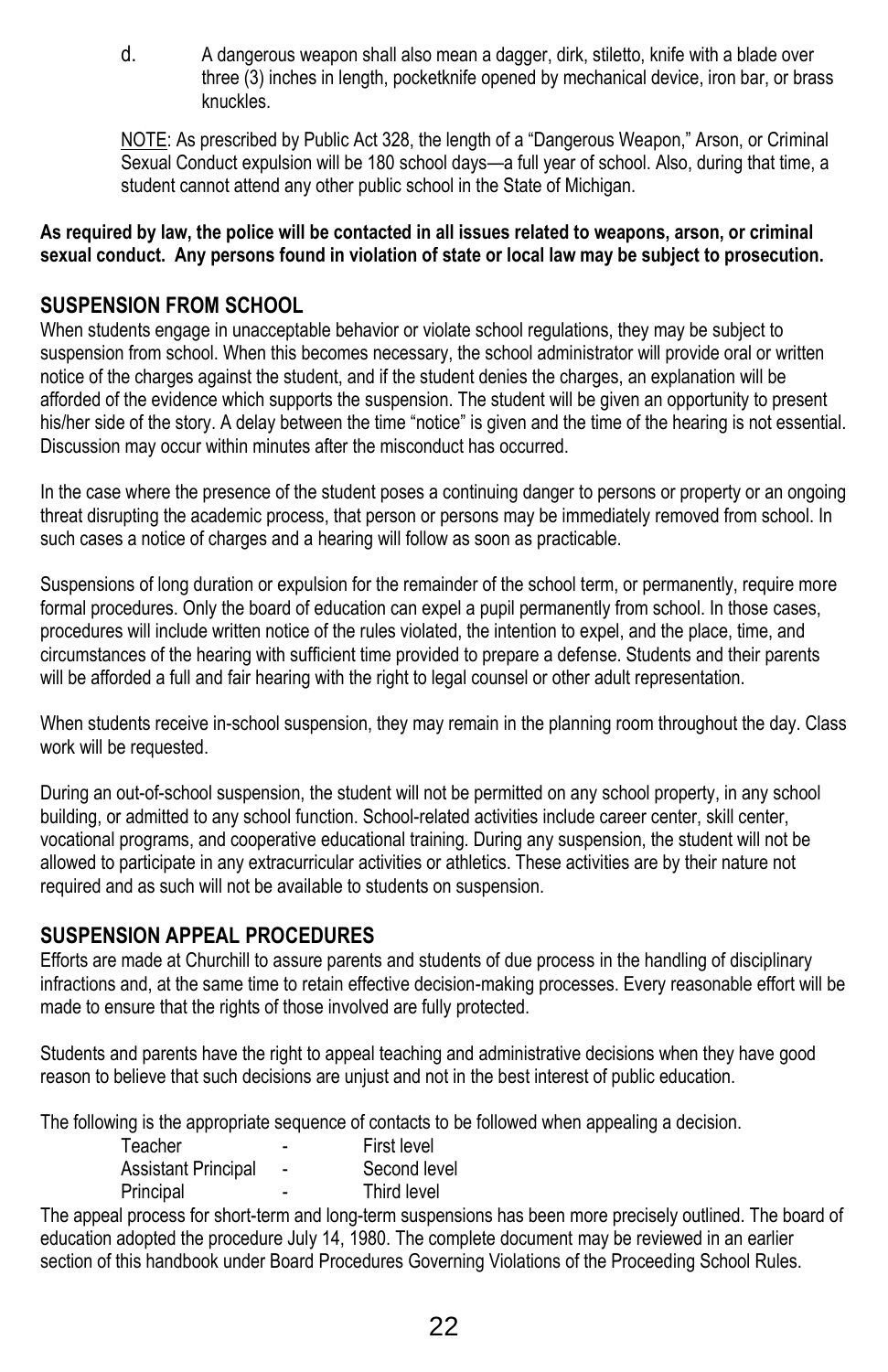Every effort will be made to ensure that students and parents are guaranteed the rights of "due process" whenever decisions affecting their education are made. However, the proper channels of communication and authority should be followed when appealing an administrative action or decision.

It is not the intent of this section to list every conceivable student infraction. Instead, efforts have been made to outline more common and significant infractions and communicate due process and appeal procedures. In the interest of student welfare or the safety of any and all school personnel, the administration reserves the right to make decisions on infractions not listed and expand any disciplinary action.

#### ACADEMIC ELIGIBILITY STANDARDS FOR PARTICIPATION AS A STUDENT-ATHLETE IN THE LIVONIA PUBLIC SCHOOLS

Participation in school-sponsored athletic programs plays a significant role in the development of our studentathletes. Lifelong traits such as teamwork, self-discipline, effort, and perseverance give substance to the concept of educational athletics. Granting all this, the primary focus of our student-athletes will always be in the arena of academic achievement. Performance in the academic classroom supersedes performance on the athletic fields.

Toward that end, LPS student-athletes will be expected to be passing all of their classes to remain eligible for competition in athletic contests. The guidelines for this eligibility standard are set forth below

#### CARD MARKING GRADES

- 1. Grades of student-athletes will be reviewed by the athletic director at five-week intervals.
- 2. Student-athletes who have two failing grade(s) at the time of the review will be deemed ineligible for competition for a period of one week.
- 3. Student-athletes who are failing only one class are eligible for competition if their grade point average in their remaining classes is at a 2.0 or above.
- 4. A failing grade is defined by a grade of lower than a D-; a period of one week is defined as beginning on Monday and ending on the following Sunday.
- 5. Ineligible students may practice with their teams, but are not to compete during scrimmages, games, or other events and contests.
- 6. An ineligible student may become eligible after sitting out a week and by having improved his/her academic performance such that he/she has no failing grades or that his/her currently running card marking GPA is at or above a 2.0 in his/her remaining five classes.
- 7. Ineligible students will remain on a weekly ineligible status. Their grades will be reviewed on a continuing weekly basis until they have met the performance standard and are deemed eligible.

#### SEMESTER GRADES

- 1. The athletic director will review end-of-semester grades.
- 2. All student-athletes who have earned two failing grade(s) on the end-of-semester report card will be deemed ineligible for competition for a period of sixty (60) scheduled school days.
- 3. Student-athletes who are failing only one class are eligible for competition if their grade point average in their remaining five classes is at or above a 2.0.
- 4. After being ineligible for a period of sixty (60) scheduled school days, that student may return to eligible status if he/she has met the academic performance standard.
- 5. A failing grade will be defined as an 'E', 'EW', 'I', or 'NC' as reported for the semester grade.
- 6. Ineligible students may practice with their team, but are not to compete during scrimmages, games, or other events and contests.